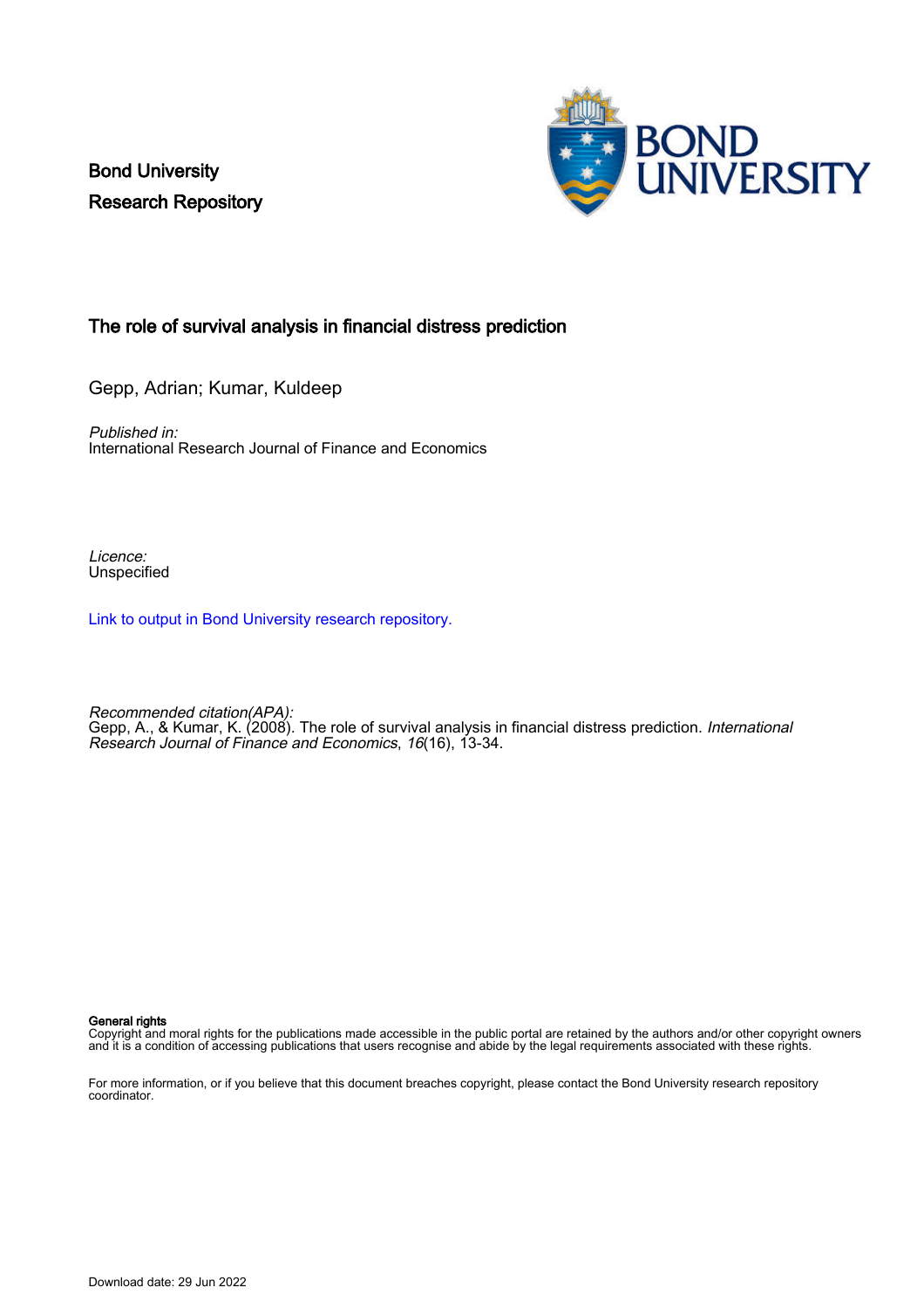# **The Role of Survival Analysis in Financial Distress Prediction**

**Adrian Gepp** 

*Faculty of Business, Bond University Gold Coast, QLD 4229, Australia* 

**Kuldeep Kumar**  *Faculty of Business, Bond University Gold Coast, QLD 4229, Australia* 

#### **Abstract**

Accurate business failure prediction models would be extremely valuable to many industry sectors, particularly in financial investment and lending. The potential value of such models has been recently emphasised by the extremely costly failure of high profile businesses in both Australia and overseas, such as HIH (Australia) and Enron (USA). Consequently, there has been a significant increase in interest in business failure prediction from both industry and academia.

Statistical business failure prediction models attempt to predict the failure or success of a business. Discriminant and logit analyses have been the most popular approaches, but there are also a large number of alternative techniques available. In this paper, a comparatively new technique known as survival analysis has been used for business failure prediction. In addition, hybrid models combining survival analysis with either discriminant analysis or logit analysis were trialled, but their empirical performance was poor. Overall, the results suggest that survival analysis techniques provide more information that can be used to further the understanding of the business failure process.

#### **JEL Classification Codes:** G33, G32

## **Introduction**

The field of business failure prediction has many aliases, such as bankruptcy prediction, firm failure prediction and financial (de)stress prediction. Hereafter it will be referred to as business failure prediction (BFP). As the name suggests, BFP involves developing models that attempt to predict the financial failure of a business before it actually happens. Accurate BFP models would be extremely useful and valuable in the real world, as recently emphasised by the extremely costly failure of high profile businesses in both Australia (HIH and OneTel) and overseas (particularly Enron in the United States). Consequently, there has been a significant increase in interest in BFP, from both industry and academia.

Statistical BFP models attempt to predict the failure or success of a business based on publicly available information about that business, such as financial ratios from financial statements. In addition, some studies also include indicators of industry and economy wide performance to aid in the business failure predictions. The advantages of accurate business failure prediction models are that:

• Banks, investment banks, credit unions, and other financial institutions could avoid lending to businesses that will fail, and thus never repay their loans.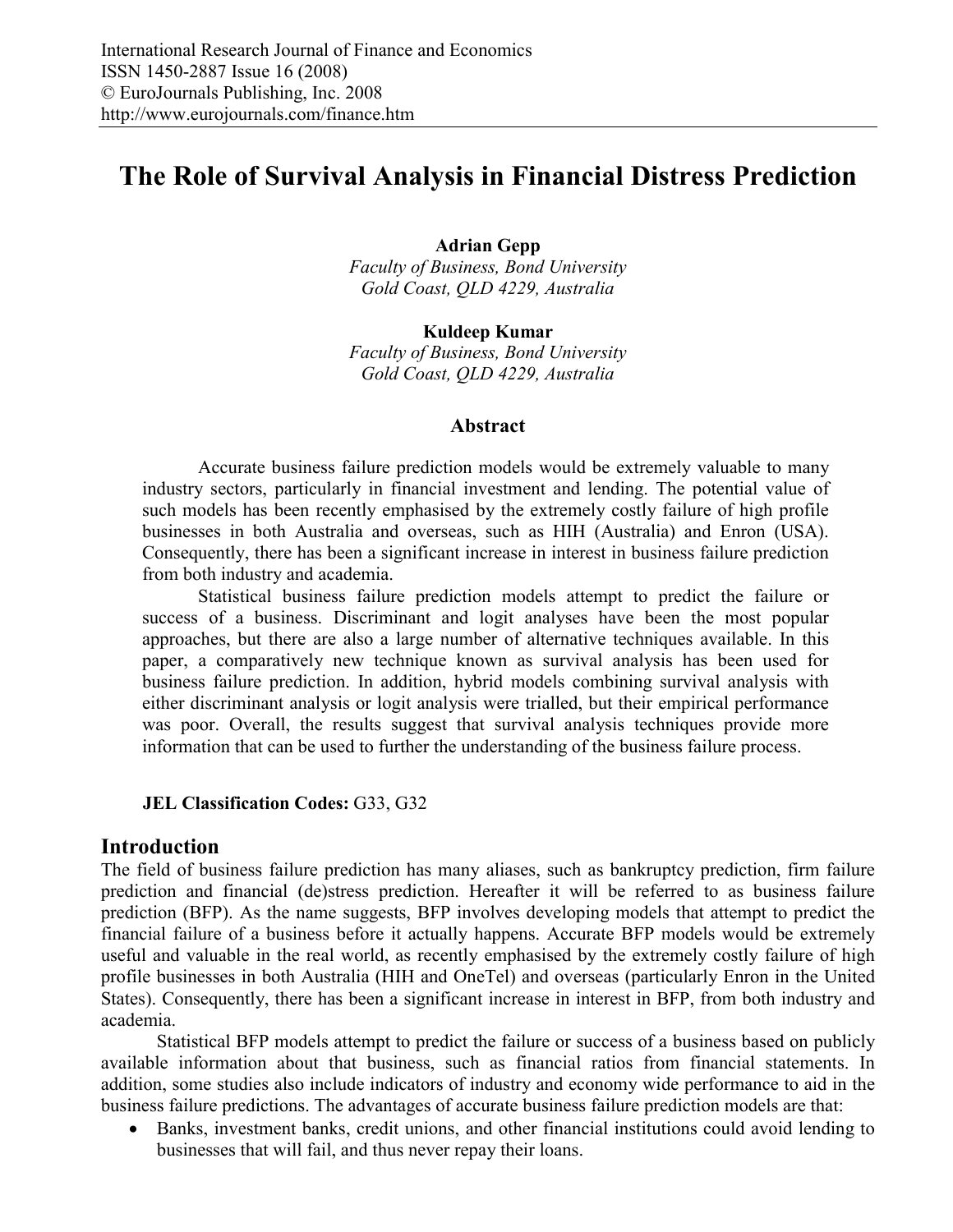- The financial investment sector could improve the risk return trade-off from investments by not investing in failing businesses.
- Businesses could establish long-term relationships with other businesses (such as suppliers) that will not fail in the future, and thus increase the longevity and viability of their business relationships.
- Regulatory bodies, such as the Australian Securities and Investments Commission (ASIC), could make early identifications of failing businesses. This early identification would assist regulatory bodies in ensuring that business failure is 'handled' legally and illegal activities, such as avoiding taxes or diluting debt holders' claims by issuing substantial common stock dividends prior to failure, are avoided.

In addition to all the industry sectors that will profit from accurate BFP models, individuals and other entities dealing with businesses could also profit from using accurate BFP models in order to preferentially deal with successful businesses. Overall, accurate BFP models will increase people's confidence in investment, lending and the development of profitable business relationships, which will result in increased stable economic growth for the benefit of all involved.

The most important characteristics of a BFP model are its two forms of accuracy, namely classification and prediction. A model's classification accuracy is obtained by assessing its accuracy on the data set from which it was developed. Following that, the more important prediction accuracy of the model is assessed from its application to a brand new set of data, which reveals how well the model will perform on future predictions. Nevertheless, when measuring either classification or prediction accuracy there is a real world important consideration that should be noted. It is a more critical error to classify a failing business as successful (Type I Error) than to classify a successful business as failing (Type II Error). The reason for this is that a Type II Error only creates a lost opportunity cost from not dealing with a successful business, for example, missed potential investment gains. In contrast, a Type I Error results in a realised financial loss due to involvement with a business that will fail, for example, losing all money invested in an impending bankrupt business. Thus, the misclassification costs are not equal in the real world, and when analysing BFP models a higher weighted penalty should be imposed for a misclassification of a truly failing business (Type I Error). A quantifiable difference in misclassification costs has not been agreed upon in the literature, as it seems to vary for different circumstances and usually involves subjective decision making.

Additional information beyond the fail/succeed prediction is a desirable characteristic of a BFP model. As future predictions can never be made with absolute certainty, the confidence level (probability) of failure predictions is also useful. For example,

- Interest premiums on loans are usually based on the borrowing business' probability of failure.
- Regulatory bodies can focus their activities on businesses that have a higher probability of failure.
- Investors often weight a business' expected future cash flows at  $(1 -$  probability of failure) to more accurately calculate the fair price of a stock. This fair price can then be compared with the market price to determine whether to buy, sell or hold the stock.

Nevertheless, a model's accuracy still remains its most important characteristic.

The remainder of this paper is structured as follows. A brief review of BFP models is followed by an analysis and review of survival analysis for BFP. This is followed by sections explaining the data and methodology used, the results and the conclusions of the research. Gepp's thesis (2005) [available from http://www.it.bond.edu.au/publications/Theses.htm] contains more detail about each section; in particular, Chapter 2 contains a detailed review of BFP models and Chapter 4 details the research on BFP using SA techniques.

## **Business Failure Prediction Models: A Brief Review**

Many different techniques have been applied to BFP since its beginnings in the 1960's. The field arguably started earlier, but the first statistical and mathematical models for BFP were published in the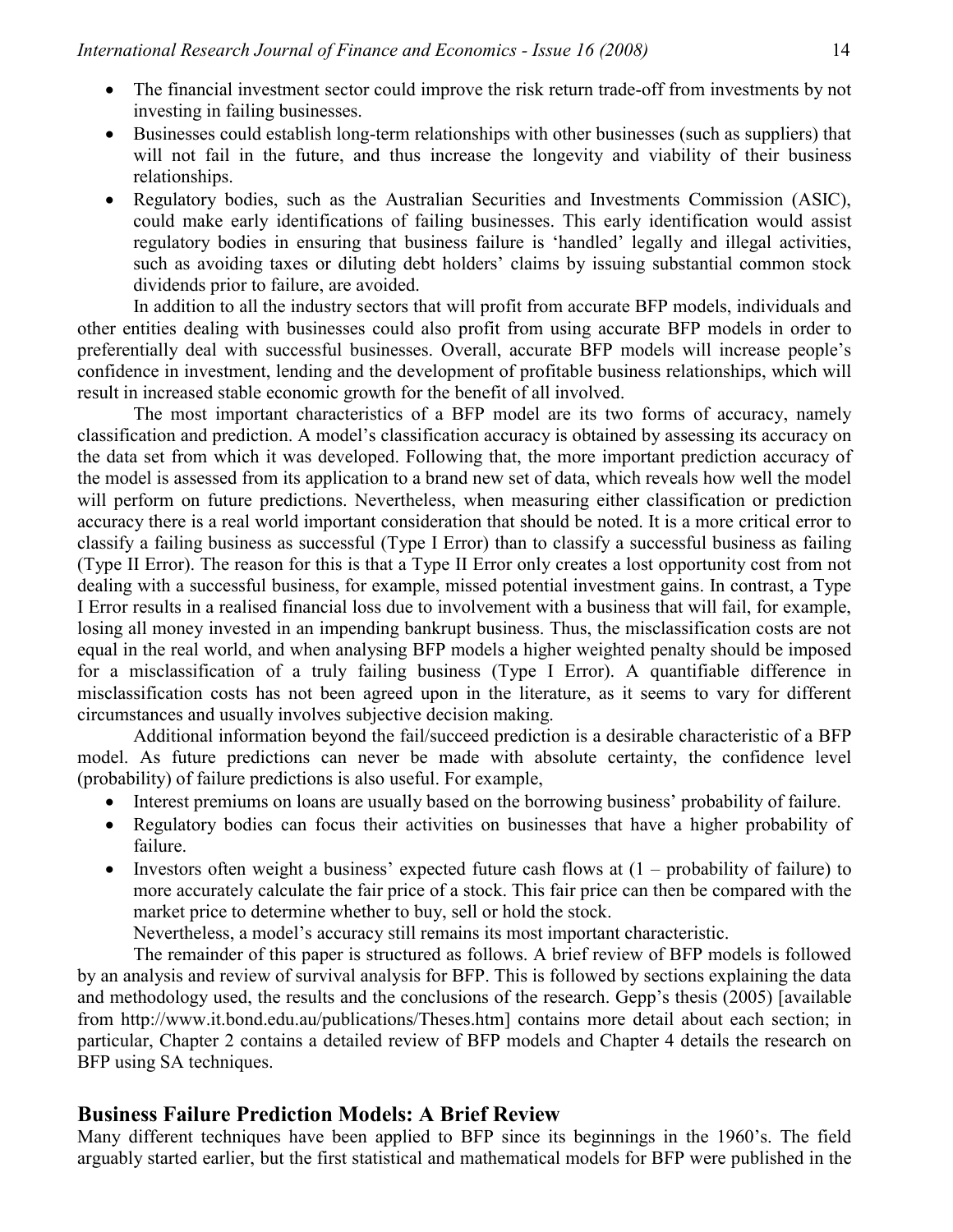1960s. Beaver (1966) presented a univariate model, then Altman (1968) pioneered the use of Multiple Discriminant Analysis (MDA) that was further developed by Deakin (1972), Edminster (1972) and others. Ohlson (1980) in his pioneer study, to avoid some significant problems associated with MDA, employed conditional Logit Analysis (LA) for predicting the survival of businesses. LA does not require normality nor equal covariances, which are pre-requisites for MDA. Subsequently both logit and probit models have been used with a focus of providing a measure of probability of business failure. Kumar and Ganesalingam (2001) have since focused on predicting the financial distress of a selection of major Australian companies. This research used principal component analysis, factor analysis, discriminant analysis and cluster analysis.

Based on Healy's (1987) multivariate cumulative sum (CUSUM) method, Theodossiou (1993) introduced a sequential procedure to predict a business' tendency towards failure. This procedure is based on the hypothesis that signals of a business' deteriorating condition are produced sequentially for many years prior to failure. As the business' economic condition deteriorates, its financial characteristics shift toward those of failed businesses and this procedure detects that shift. Theodossiou's CUSUM procedures for BFP had excellent empirical results.

The soft computing methods known as artificial neural networks (ANNs) have also been used in BFP. Unlike traditional statistical techniques, ANNs do not require any restrictive assumptions such as linearity, normality and independence among input variables. These soft computing models are important as they offer qualitative methods that traditional quantitative tools in statistics and economics can not quantify due to the complexity of translating the systems into precise functions. ANNs have been shown to be good at classifying businesses into various groups based on financial distress. There are many research papers that apply ANNs to BFP, such as Odom and Sharda (1990) and Fletcher and Goss (1993) who respectively compared the performance of an ANN with a discriminant analysis and logit analysis model. More information about the various ANN methods applied in BFP are summarised in a book by Tan (2001).

There are also numerous other techniques that have been applied to BFP. For example, Wilcox (1976) applied the Gambler ruin model taken from probability theory to predict business risk and Casey (1980) used the human information processing (HIP) model to show that operating cash flow data can lead to more accurate predictions of business failure.

## **Survival Analysis (SA)**

A survival analysis technique is the term applied to a dynamic statistical tool used to analyse the time till a certain event. Thus, the SA approach to BFP is fundamentally different from the other approaches mentioned above. While other techniques model BFP as a classification problem, SA models BFP as a timeline, where businesses are represented by lifetime distributions. Lifetime distributions are distributions with a nonnegative random variable that represents the lifetimes of individuals (or businesses) in some population. Lifetime distributions can be characterised by a number of descriptor functions, the most commonly being the survival or hazard function. The survival function S(t) represents the probability that a business will survive past a certain time t, while the hazard function h(t) represents the instantaneous rate of failure at a certain time t. The interpretations of these two functions is very different, but either one can be derived from the other.

There are many different SA techniques available to estimate the survival and hazard descriptor functions. These techniques use past data to calculate the functions at each specific time, but they do not have to ability to make future predictions. Thus, they can be used to analyse past failure to help further the understanding of the failure process. The most popular of these is a non-parametric technique known as the Product-Limit, or Kaplan-Meier, estimator. There is also a less-popular technique called the Nelson-Aalen Additive Estimator. This technique has some statistical advantages over the Kaplan-Meier estimator, which are briefly discussed by Harrell (2001) in Chapter 16. In addition to these techniques, there are also different SA models that define relationships between one of the descriptor functions (usually the survival or hazard function) and the set of explanatory variables. These models can also be used for prediction and are estimated using regression.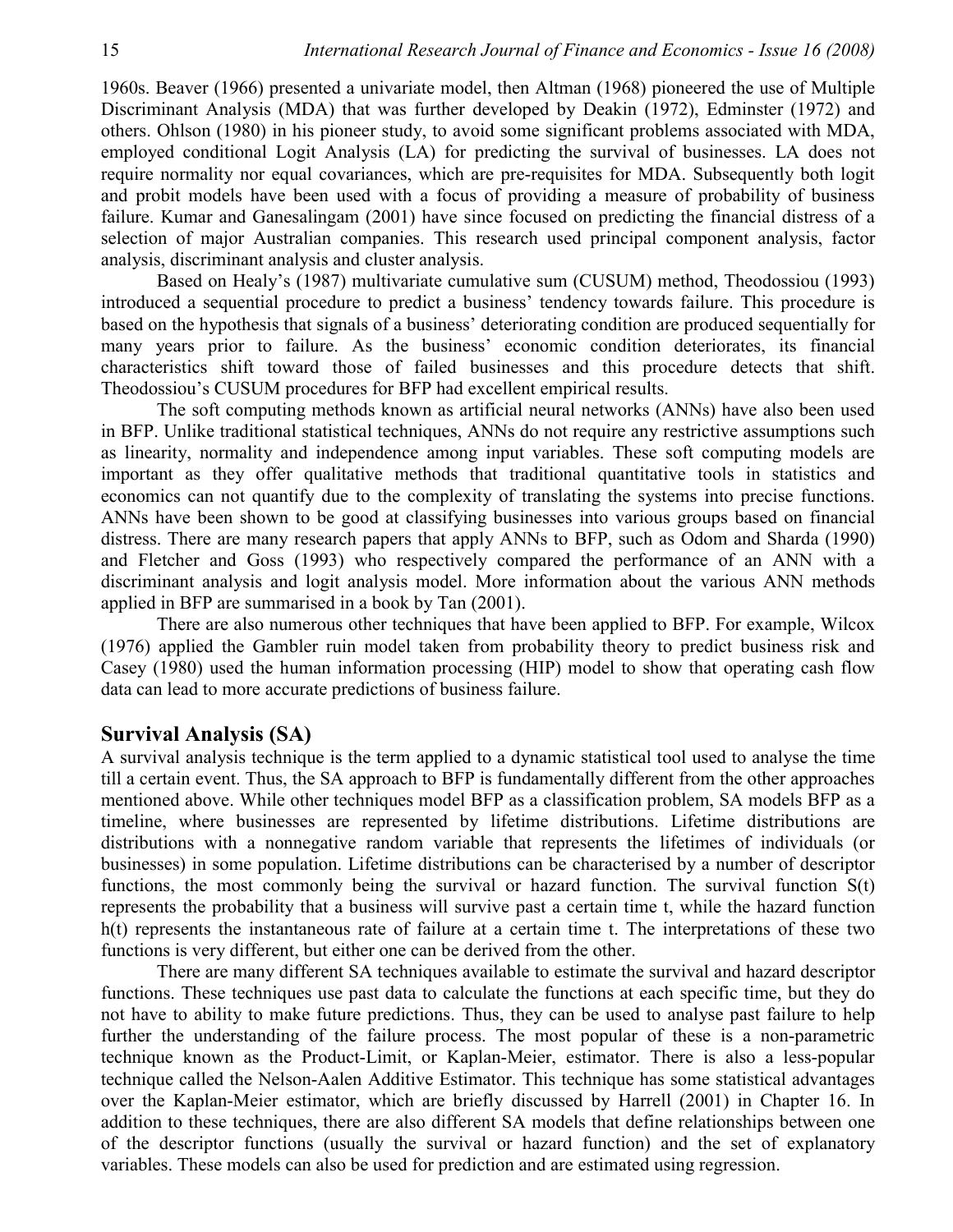#### **Regression Based Estimation**

The basic difference between various SA models is the assumptions about the relationship between the hazard (or survival) function and the set (vector) of explanatory variables (*X*). Thus, the general regression formula can be written as  $h(t) = g(t, X^T \beta)$ , where  $X^T$  is the transpose of *X*,  $\beta$  is the vector of explanatory variable coefficients (also known as covariates) and g is an arbitrary function. In SA models estimated from regression it is customary to estimate the hazard rate, and then derive the survival rate as required. Traditionally, SA has been divided into two main types of regression models. These types are the proportional hazards (PH) and accelerated failure time (AFT) models, both of which have fully parametric and semi-parametric versions (refer to Prashanthi (2005) for more details). Due to its flexibility, the most prominent model applied in the medical and business failure field is the semi-parametric PH model defined by Cox (1972). Cox's PH model (Cox, 1972) is defined as  $h(t)$  =  $h_0(t) \exp(X^T \beta + c)$ , where:

- $\bullet$  h<sub>o</sub>(t) is termed the baseline hazards function and describes how the hazard function changes over time and is the nonparametric part of the model; and,
- $exp(X^T\beta+c)$  describes how the hazard function relates to the business specific explanatory variables and is the parametric part of the model, where c is an estimated constant. Note that some or all of the explanatory variables can be time dependent.

The regression coefficients β are calculated by an efficient method very similar to the maximum likelihood method (detailed in Kalbfleisch and Prentice (1980)). Furthermore, as with traditional regression techniques, the best explanatory variables are chosen from a starting set by forward or backward selection methods.

#### **Theoretical Analysis**

SA techniques are more sophisticated than the traditional popular techniques of discriminant analysis (DA) and logit analysis (LA). Except for sequential CUSUM procedures, SA is the only well-known technique that incorporates the time series (or longitudinal) nature of BFP data into its model. Thus, SA does not assume that the failure process remains stable over time. All other cross sectional models are only valid if the underlying failure process remains stable over time, which is a problem as the steady failure process assumption is usually violated in the real world (Laitinen and Luoma, 1991). This fundamental difference between the time-series SA models and cross-sectional traditional models also makes empirical comparisons between the techniques difficult. For example, a single SA model can make predictions of varying length; however, a single DA model can only make predictions of a fixed length based on its training data. Therefore, a single SA model is usually compared with many traditional models. This is an advantage in itself as one SA model is clearly more powerful in making different predictions than one traditional model.

The built in time factor in SA models allows them to model time dependent explanatory variables. Zavgren (1985) found that in BFP the signs of the explanatory variable coefficients may change in different years before failure. Laitinen and Luoma (1991) went further and added that the values of the coefficients may also change relative to time before failure. Thus, an advantage of SA is the capability to model these changes, which can not be done with cross sectional models. Therefore, SA models appear to be more suited to modelling a dynamic process, such as business failure, than cross sectional models. This also means that theoretically, the predictive accuracy of SA models should be greater than that of both DA and LA.

Almost all well-known approaches assume that the data (businesses) comes from two distinct populations, which are those either going to succeed or fail. SA models do not make this assumption, but rather assume that all businesses come from the same population distribution. In SA models, the successful businesses are distinguished by treating them as censored data, which indicates that their time of failure is not yet known. This assumption more accurately models the real world (Laitinen and Luoma, 1991). SA models can also deal with the delayed entry and early exit of businesses from a study, which is likely to happen in studies of business failure. Furthermore, SA does not make any of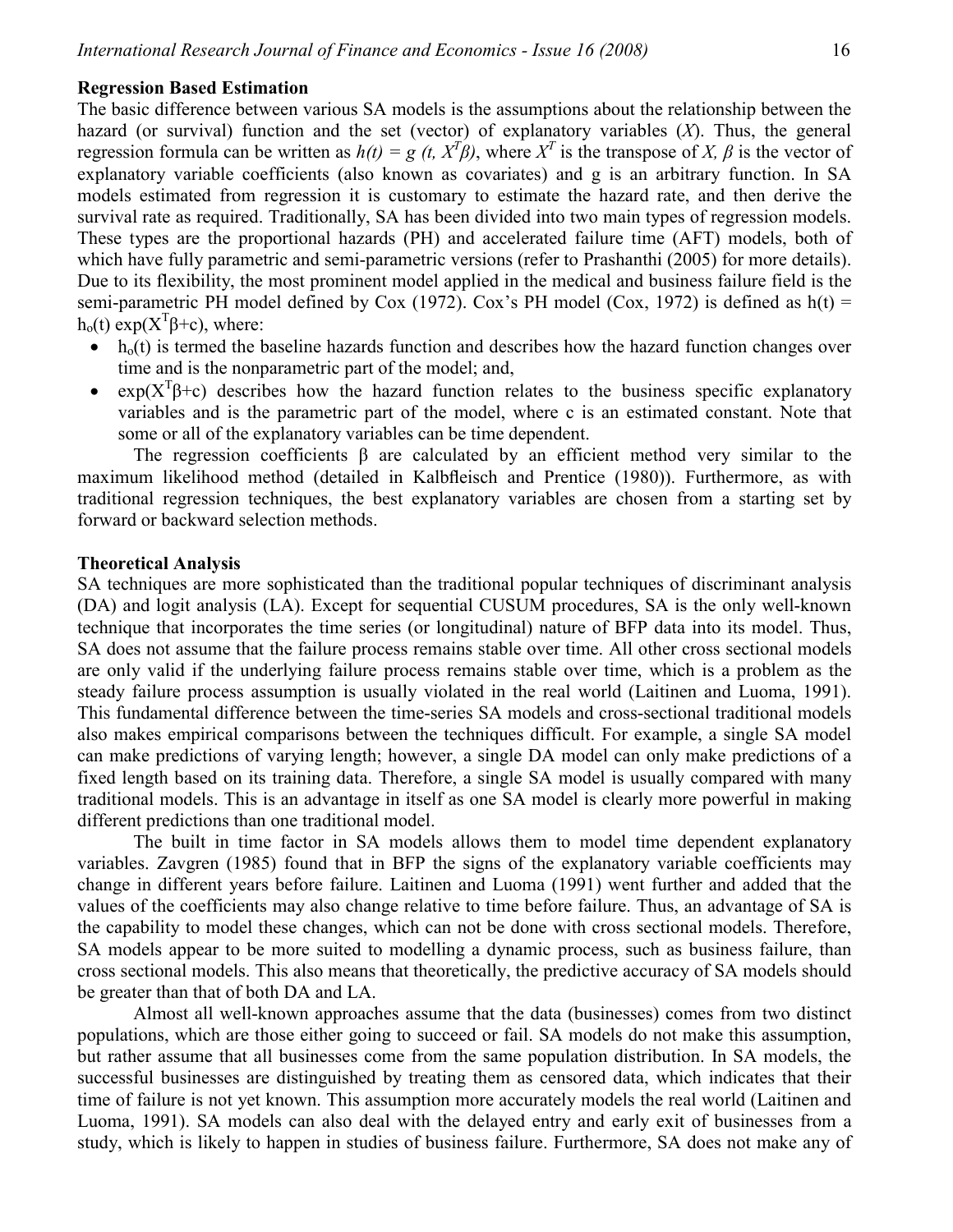the restrictive distribution assumptions inherent in DA and LA, such as linearity. The semi-parametric and parametric SA models make some distribution assumptions, but they are less commonly violated.

In addition to the easily interpretable probability of success or failure, SA models also produce the interpretable hazard function that is not available in other techniques. Analysis of the hazard rate can aid understanding of any process of death or failure (Harrell, 2001). Thus, SA is able to provide more information than other techniques, which is a significant component of any good model (Chatfield, 1995).

There are also a few disadvantages associated with the use of SA. There is evidence to suggest that the sample construction, specifically the proportion of failing and successful businesses, may affect the estimation of the SA model. However, this problem seems to be minor as most randomly selected BFP data sets contain a mixture of failing and successful businesses. Some researchers also identified that SA techniques (particularly the Cox model) are subject to multicollinearity problems, but these can be easily avoided by using standard forward and backward variable selection procedures. A more important disadvantage is that SA is designed to focus on determining the effects of explanatory variables on the life of businesses, rather than being designed to predict outcomes such as the failure of businesses. The ramification of this is that obtaining predictions from SA models is more difficult than anticipated.

#### **Review of Survival Analysis in BFP**

SA has not yet become as popular in BFP as DA and LA, but it is considered to be a popular alternative to these main techniques. The pioneering paper on SA applied to BFP is by Lane et al. (1986), who used the Cox model to predict bank failure. Lane et al. created their model based on a selection of 334 successful and 130 failed banks from the period 1979 to 1983. The model was then tested on a hold-out sample with one and two year predictions, in which the cut-off value was set at the proportion of failed banks in the sample. The prediction accuracy of the Cox model was found to be comparable with DA on the initial and hold-out data, but the Cox model produced lower Type I Errors. In addition, Crapp and Stevenson (1987) applied a Cox model to some Australian credit unions with similar encouraging results.

Laitinen and Luoma (1991) again applied the Cox model to business failure. The significance of this paper is that it was the first to critically present the advantages and disadvantages of using SA to predict business failure. Laitinen and Luoma also empirically compared the classification accuracy of the Cox model with DA and LA using 36 failed Finnish limited companies and 36 successful counterparts. Their predictions were made by dividing the businesses into two groups based on their hazard ratios, according to the ratio of failed and successful businesses in the original sample (equal groups in this case). Businesses in the group with the higher and lower hazard ratios were then predicted to fail or succeed respectively. Although the techniques were comparable, DA and LA were found to be slightly superior predictors to the Cox model. Nevertheless, Laitinen and Luoma argued that the SA approach was more natural, appropriate and flexible, and used more information. It was also stated that the empirical underperformance could have been due to the small sample or sample bias inadvertently caused by the authors. Therefore, it was the author's belief that further research into SA as a BFP tool would result in SA models becoming superior to traditional models. Earlier support was also given by Keasey et al. (1990) and Ogg (1988) who recommended that SA techniques be used in BFP.

Kauffman and Wang (2001, 2003) used SA techniques to examine the drivers behind the survival of Internet businesses. The data set comprised quarterly data on 100 Internet businesses from the period of 1996 to 2001. Six explanatory variables were used: one industry specific, two businessspecific, two ecommerce specific, and one macroeconomic variable. Two SA techniques were applied to this data: a Kaplan-Meier model was used to perform a descriptive analysis, and the Cox model was used to explore the relative strengths of explanatory variables. Useful conclusions, such as businesses targeting both commercial and consumers groups are less likely to fail, were drawn from both of the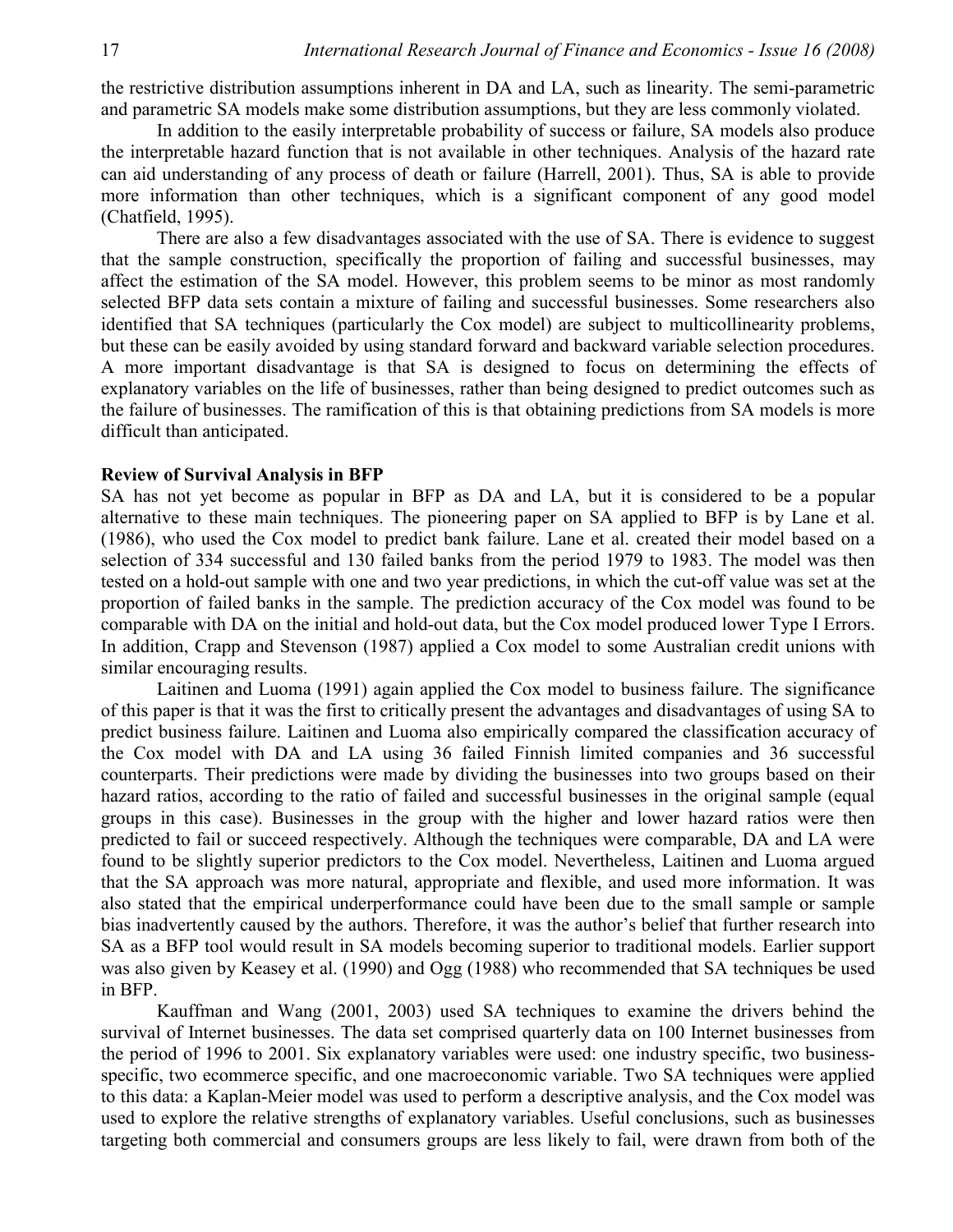SA techniques applied. Although this work did not develop an SA model for predicting business failure, it demonstrated the usefulness of SA techniques for researching the business failure process.

Shumway (2001) applied the first SA model to a data set of significant size. The model was formed using various financial ratios and market-driven variables for over 2000 companies from the NYSE and AMEX over 31 years. This was the pioneering use of a multiperiod logit model to estimate the SA model coefficients. This allowed Shumway to estimate an AFT SA model, which had not been previously applied to BFP. Consistent with previous studies, Shumway noted the theoretical superiority of SA techniques over the more popular techniques (DA and LA). In addition, Shumway's SA model was shown to empirically outperform both DA and LA in hold-out predictions. However, less than 10% of the businesses in the data set were failed, which is much lower than the percentage in the real world. In addition, Shumway only considered Type I Error.

Laitinen and Kankaanpää (1999) presented a comparative study, in which the Cox model along with DA, LA, RPA (a decision tree approach), ANN and HIP were analysed. The six techniques were empirically compared for their 1, 2 and 3 year prediction accuracy using a data set containing three explanatory variables from 76 Finnish companies (with equal number of success and failures). Their analysis showed that SA had superior predictive power for 2 and 3 year predictions. However, they concluded that there were no statistically significant differences in the predictive powers of any of the six models, except for LA being slightly superior to SA for one year predictions.

Overall, there have been few studies on the application of SA to BFP, and most of the previous research has used Cox's model. Although Lane et al. (1986), Laitinen and Luoma (1991) and many more have indicated that the Cox model was very appropriate for use in BFP, it has not been consistently shown to be superior to traditional techniques. Lane et al. (1986) found the Cox model to slightly empirically outperform DA, but Laitinen and Kankaanpää (1999) found no overall statistical difference between the empirical performance of DA and LA, while Laitinen and Luoma (1991) found both DA and LA empirically superior to SA. Therefore, it would be valuable research to apply the Cox model to a large set of data and compare it to both DA and LA again. Furthermore, comparing the techniques across different misclassification costs has never been done.

## **Data Analysis and Methodology**

The main goal of this current research is to assess the empirical classification and prediction accuracy of the Cox SA model when applied to BFP. This analysis has been undertaken on a sufficiently large data set and over different years of predictions with different misclassification costs, in order to address the gaps in the SA literature identified above.

#### **Data**

A large time-series data set has been used for this research. This data set was acquired from Kahya and Theodossiou (1999) who have previously undertaken BFP studies. The main properties of this timeseries data set are presented in Table 1. More information on the data, the list of explanatory variables and the definition of business failure used can be found in Kahya and Theodossiou's (1999) paper on the CUSUM procedure. It is important to note though that there is no sampling bias in the data, which is a weakness of the previous major BFP study of the Cox model by Laitinen and Luoma (1991).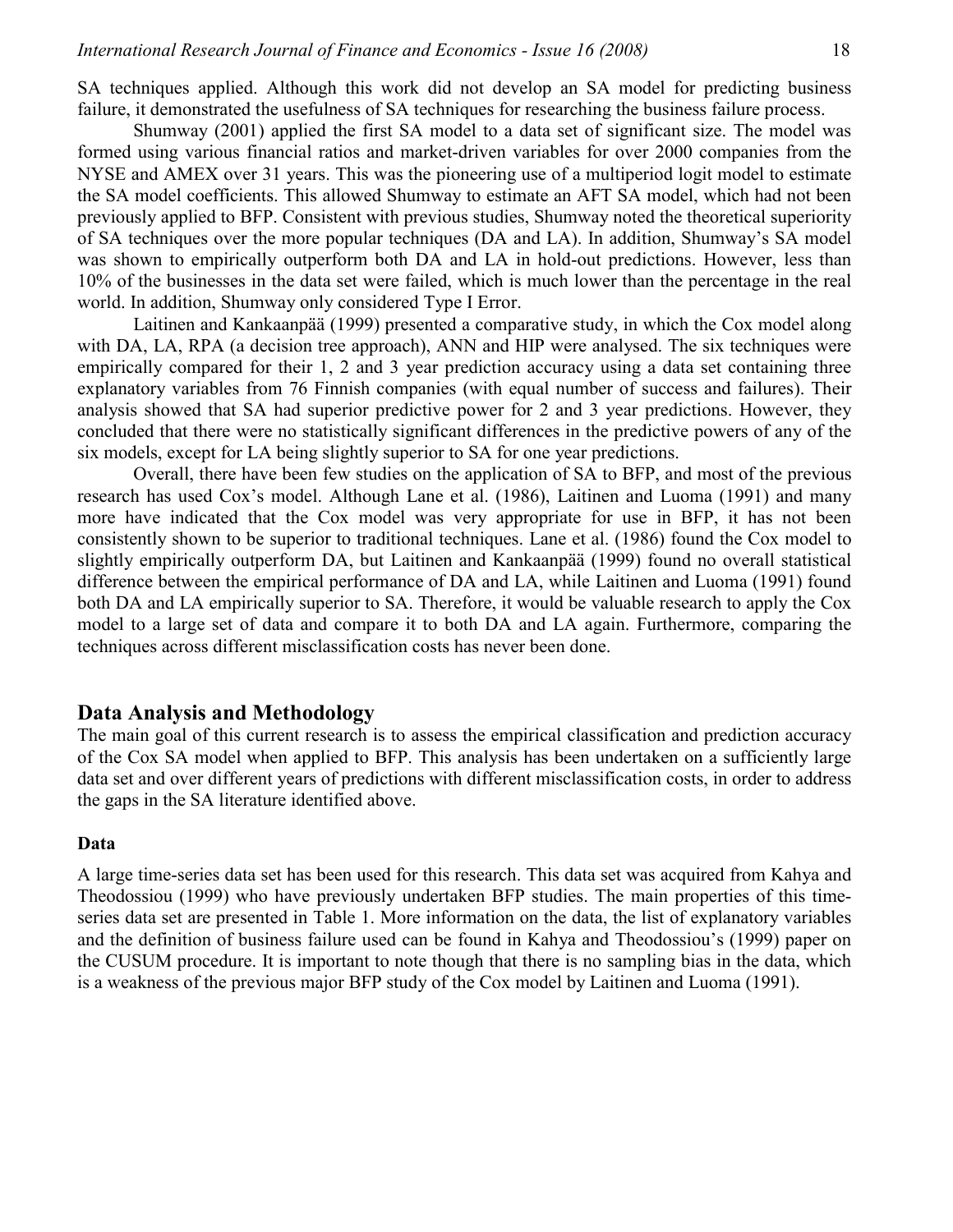| <b>Property</b>                      | Value                                           |
|--------------------------------------|-------------------------------------------------|
| Businesses (Type)                    | Manufacturing and Retail (from AMEX and NYSE)   |
| <b>Selection Procedure</b>           | Random selection                                |
| Businesses (Number)                  | 189: 117 successful and 72 failed               |
| <b>Explanatory Variablest</b>        | 27 financial variables: mostly financial ratios |
| Time-line                            | 1974-1991 (18 years)                            |
| Number of Business-Years (Instances) | 2.954                                           |

**Table 1:** Description of Data Used.

A separate hold-out data set was created for the purpose of estimating each model's ability to predict the failure or success of businesses not used in the model estimation process. The hold-out data set was created as approximately 10% of the size of the initial data set with similar proportions of successful and failed businesses. The 11 successful and 7 failed businesses were randomly chosen from the initial data set of 117 successful and 72 failed businesses; therefore, the training data set comprised 106 successful businesses and 65 failed businesses. Overall, this meant that the training data set comprised 2,669 instances, and the hold-out data set comprised 285 instances.

## **Methodology**

Cox, DA and LA models were all estimated using forward stepwise regression procedures with the significance level boundaries for entry and removal set to 5% and 10%. The classification and prediction ability of the three models was then analysed and compared. The classification ability was determined by how accurately a model classified businesses in the original training data set, known as 'in-sample' classification. The prediction ability was determined by how accurately a model classified new businesses from the hold-out data set.

The different models were compared based on prediction intervals of 1-year, 2-year, and every subsequent yearly period for up to 10-years. The purpose of this extensive comparison was to reveal whether certain techniques perform better at shorter or longer term predictions. Due to the time-series nature of the Cox model, a single Cox model was compared with a separate DA and LA model for each different prediction length. It is arguable that this could bias the results towards the traditional models, but this is the process that would be undertaken for real-world predictions of different length with both DA and LA.

The different models have also been compared for various misclassification costs over each prediction length to assess how they adapt to higher Type I Error costs. All three techniques output a probability of survival, which is then compared with a cut-off value ranging between 0 and 1 to determine whether the prediction is for failure or success. For the SA model, the cut-off values were compared with values of the survival function. The different misclassification costs were achieved by varying the cut-off value for the probability of success. Usually this cut-off value is set to 0.5 representing equal misclassification costs, whereby a business with a probability of success/survival greater than 0.5 results in a successful prediction (else a fail prediction if less than 0.5). The DA, LA and Cox models have been compared over 8 different cut-off values, ranging from 0.5 up to 0.85, in 0.05 intervals. Higher cut-off values represent higher Type I Error costs. Thus, cut-off values lower than 0.5 were not studied as they represent Type II Error being more costly than Type I Error, which is not a realistic scenario.

To analyse whether a combination of the Cox model with one of the most popular techniques (DA or LA) would better predict business failure, two hybrid models were also developed. These hybrid models were generated by including the values of the survival function as an extra explanatory variable in the DA or LA model estimation process. The survival function values included in the data set matched the prediction length of the DA or LA model; for example, S(3) values were used for the DA and LA model for 3-year ahead predictions. The DA and LA models were then developed (and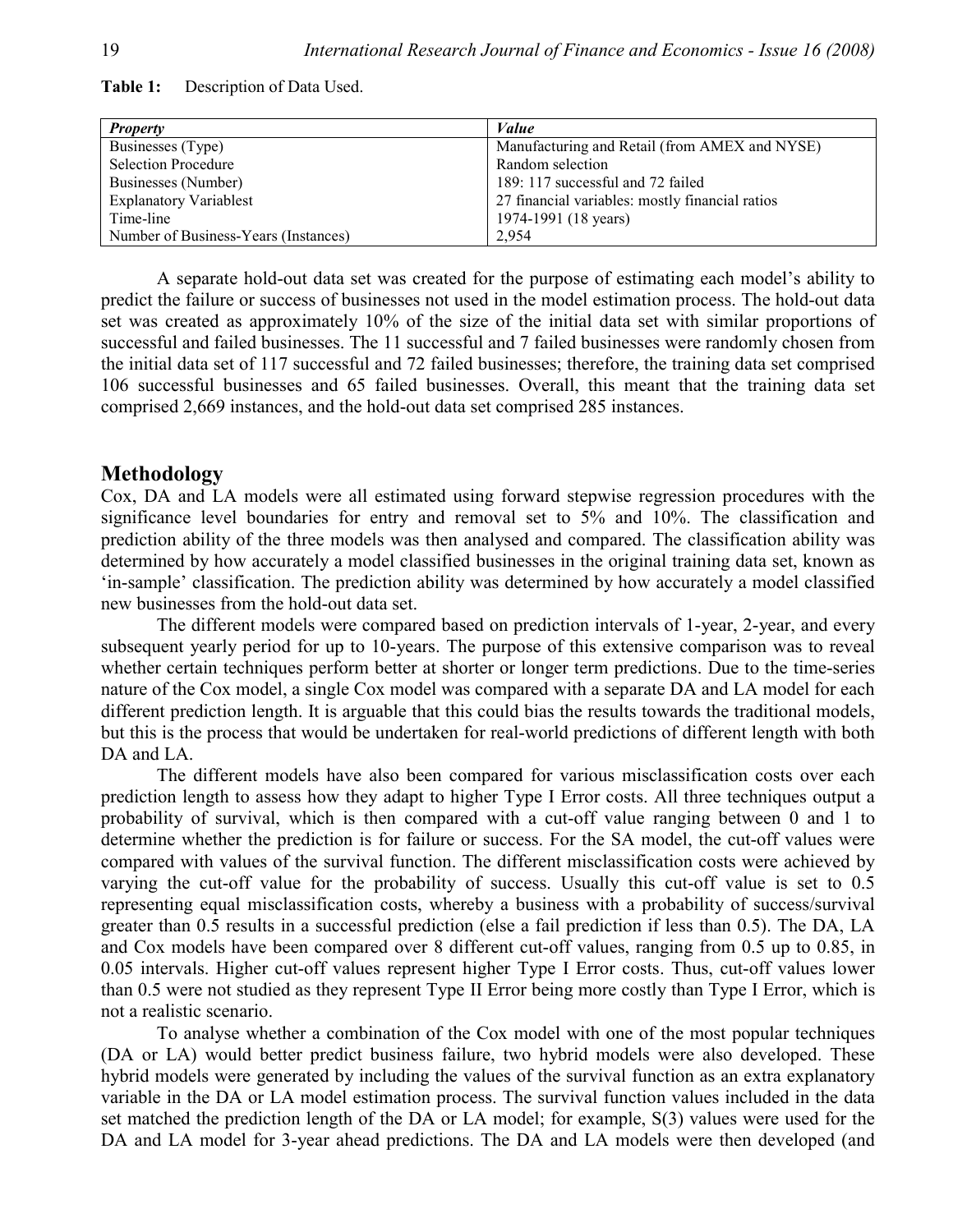analysed) for each prediction length in the same way as described above, but with this extra explanatory variable.

## **Results**

The results are structured as follows. Firstly, the change in the business failure process over time is analysed by using information obtained from the Cox model. The empirical performance of the techniques is then investigated. The DA, LA and Cox models are compared with equal misclassification cost, and with varying misclassification cost for both classification and prediction accuracy. The hybrid models are then analysed. Finally, the relative significance and importance of the explanatory variables is analysed. Summary tables of the classification and prediction accuracy of the 3 main models are presented in Appendix A and Appendix B respectively.

#### **Business Failure Process**

The Cox model automatically outputs the survival function and the cumulative hazard function, and information on how they change over time. The survival and cumulative hazard function for an average business over time is shown in Figure 1. This graph reveals a linear decline in the survival rate of a business over the first 15 years of it being included in the study. The survival probability of a business reduces by approximately 8% each year. However, after 15 years the survival probability does not drop significantly and remains steady at about 77%. A consistent trend was found from analysing the cumulative hazard function. The cumulative hazard function is shown to increase in a linear trend for the first 15 years, but then remains somewhat constant thereafter. This means that assuming a business has survived for 15 years or more, the likelihood it will fail in the near future is low. In addition, the probability of survival for more than 15 years is not significantly lower than the probability of survival for 15 years. This seems intuitively logical as established businesses have historically been considered much less likely to fail than relatively new businesses, although 15 years is longer than expected for a business to become established.

This analysis is an example of how the extra information automatically generated by the Cox model (as a SA technique) aids the understanding of the business failure process.



**Figure 1:** Survival (left) and Hazard (right) Function at the mean of explanatory variables.

#### **Equal Misclassification Costs**

The in-sample classification accuracy of the three models over the 10 different prediction lengths is presented in Figure 2. Overall, the performances of the LA, DA and Cox models are very similar with equal misclassification costs. It is also apparent from this graph that the classification ability of all techniques reduces as the prediction interval increases. All three models correctly classify about 96%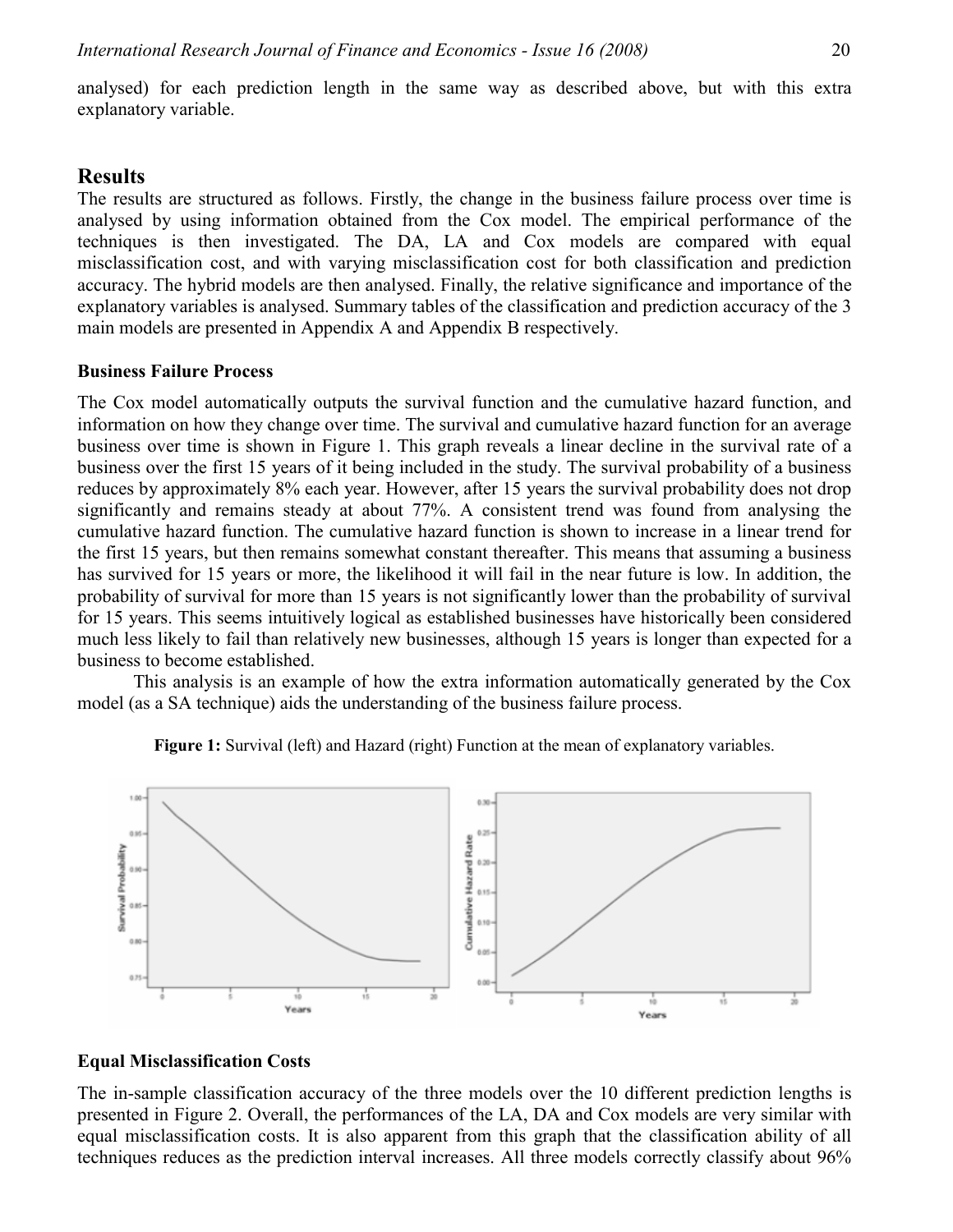of businesses according to their possible failure within one year; however, this accuracy decreases constantly to approximately 82% accuracy when classifying businesses according to their possible failure within 10 years. Although the decline in classification accuracy occurs mostly in a linear trend, the graph suggests that the accuracy level may flatten out for longer prediction intervals, especially for the DA and LA techniques. Nevertheless, this decline in accuracy is not a large problem, as an 82% correct classification percentage indicates a good model that will be useful in the real world.



**Figure 2:** Percentage of correct in-sample classifications.

Figure 2 also shows that the DA and LA models always have a slightly higher number of correct classifications compared with the Cox model. However, the difference between the correct classification percentages is less than 1% on average, with the largest difference when classifying businesses based on their possible failure within 6 years: the DA model and LA model correctly classified 1.54% and 1.57% more businesses respectively. Although the DA and LA lines in Figure 2 are very similar, the LA models had a slightly higher correct classification percentage than the DA models for 6 out of the 10 different prediction intervals. This is consistent with previous DA and LA research that found the two techniques to be very similar in terms of classification ability, and that the LA models are more often slightly better. It is also interesting to note that the relative performance of the Cox model did not improve for longer prediction intervals (up to 10 years). On average over the various prediction intervals, the number of correct classifications made out of the 2,669 in-sample classifications was 2,356, 2,352, and 2,331 for the LA, DA and Cox model respectively. Hence, the Cox model is very similar to both DA and LA in terms of classification ability, but the relative order of the techniques according to classification ability with equal misclassification costs is LA, DA and then the Cox model.

The prediction accuracy is more similar than the classification accuracy for equal misclassification costs, as shown in Figure 3. It is again evident that the accuracy of the models decreases as the prediction interval increases. This result is consistent with the intuitive thought that it is harder to classify and predict events that occur further into the future. From comparing this graph with the previous graph of classification accuracy (Figure 2) it can be seen that there has only been a small decline in accuracy when moving from the in-sample to hold-out data. This suggests that all the techniques have successfully generated models predominantly based on general trends in the training data set, and overly complex models have not been created. However, it is observable that the loss in accuracy between classification and prediction is more evident with longer prediction intervals.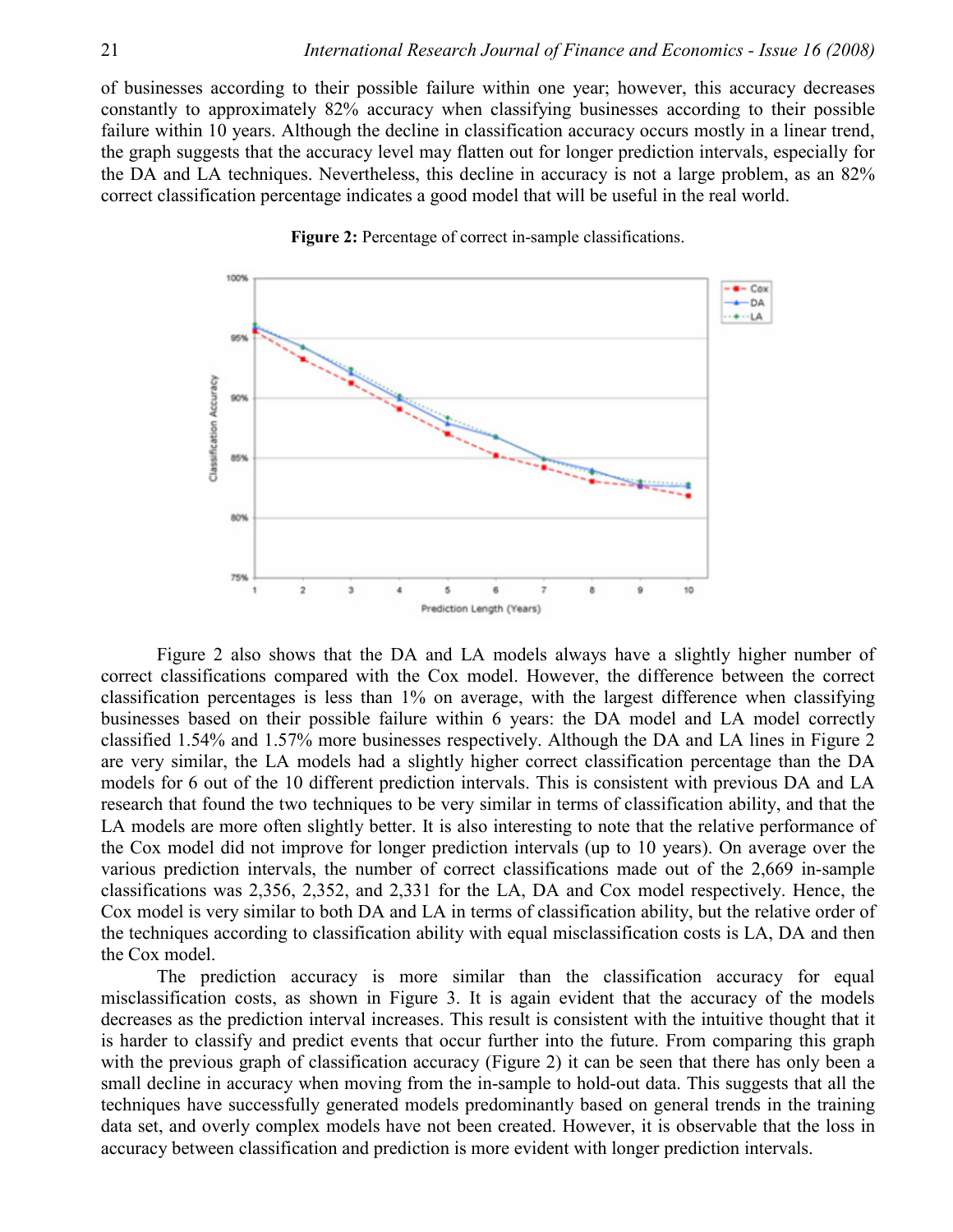

**Figure 3:** Percentage of correct hold-out predictions.

When moving from classification to prediction, the LA, DA and Cox models respectively lost 1.62%, 1.43% and 0.91% accuracy on average. That is, the techniques declined in accuracy proportional to their in-sample classification accuracy. Hence, the predictive ability of all the three techniques is almost the same, and the best predictive technique depends upon the prediction interval. The Cox model is the best for 8 and 9 year ahead predictions, but DA is more than 1% more accurate than both the Cox and LA model for 10 year ahead predictions. Therefore, again there is no evidence to suggest that the Cox model performed better with longer prediction intervals. From 285 predictions made, the LA and DA techniques averaged 247 correct, while the Cox model averaged 246. Thus for equal misclassification costs, the Cox model has produced almost identical prediction accuracy compared with LA and DA models.



**Figure 4:** The cost of one year ahead in-sample classifications.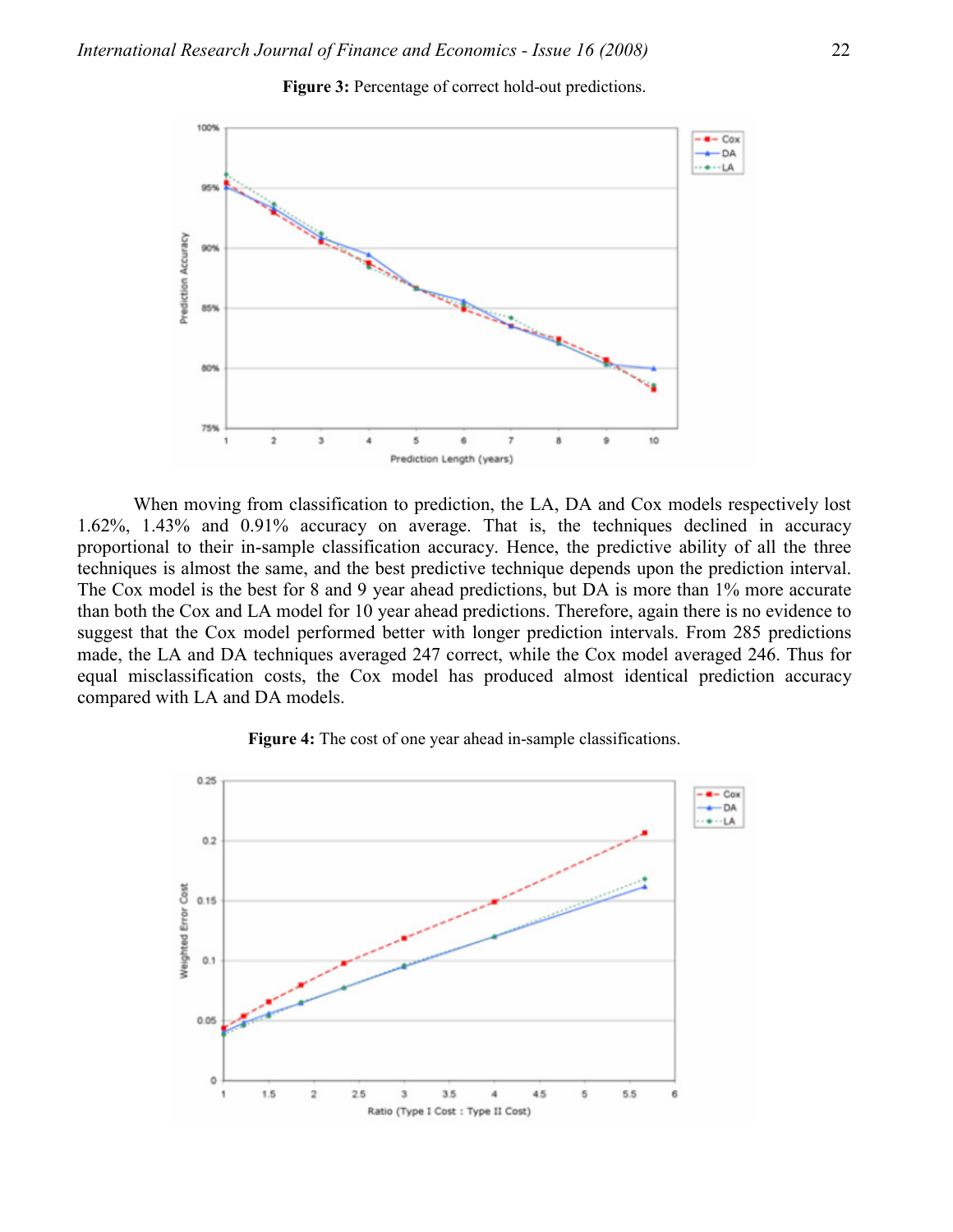#### **In-sample Classification**

The in-sample classification accuracy over different misclassification costs was analysed for each prediction length. Due to the varying misclassification costs, a weighted error cost measure was used to compare the classification (and prediction in the following sub-section) accuracy of the techniques. This cost measure weighted the number of Type I and Type II Errors by their respective relative costs, which enabled unbiased comparisons to be made that allowed for the effect of the varying misclassification costs.

The comparison of the costs of the Cox, DA and LA models for classification based on failure or success in one year is presented in Figure 4. The Cox model is clearly the worst performing technique with the highest weighted error cost for all misclassification costs. In addition, the Cox model does not adapt as well as the other techniques to increasing Type I Error costs. Therefore, the relative superiority of DA and LA as classifiers increases as the cost of Type I Error increases. The DA and LA models have very similar performance, where LA was marginally better for lower Type I Error costs, but DA was marginally better for the highest Type I Error costs.

Averaged over the various prediction intervals and misclassification costs, the classification accuracy of LA and DA were very similar, but LA was slightly superior. The observation that the Cox model was more costly than DA and LA, especially for high Type I Error costs, continues through to prediction intervals of ten years. However, the performance gap between the Cox model and DA and LA models decreases as the prediction interval increases from one year to six years. In addition, the increase in the performance gap for higher Type I Error costs becomes less significant as the prediction interval increases. These observations are illustrated in Figure 5 and 6, which shows the results for prediction intervals of 3, 6 and 10 years. Thus, the relative superiority of the DA and LA models over the Cox model decreases as the prediction interval increases. In addition, the Cox model adapts better to higher Type I Error costs as the prediction interval increases.



**Figure 5:** The cost of three year ahead in-sample classifications.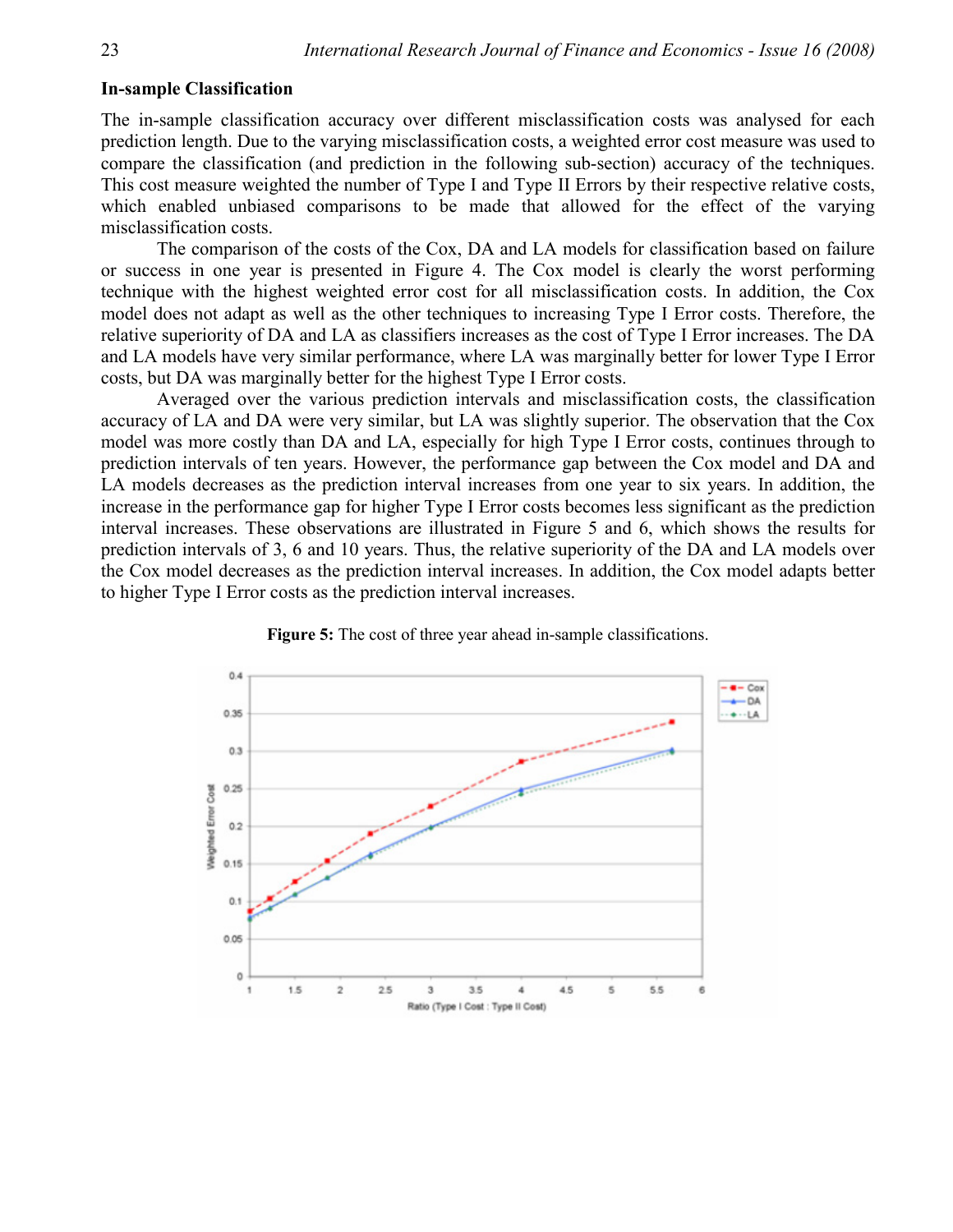

**Figure 6:** The cost of six (top) and ten (bottom) year ahead classifications.

#### **Hold-out Predictions**

The prediction accuracy was more varied than the classification accuracy discussed in the above subsection. The one year prediction accuracy, estimated on the holdout data, for the Cox, DA and LA models is presented in Figure 7. Although the Cox model, had a lower cost compared with the DA model for lower Type I Error costs, the Cox model did not adapt well to larger costs of Type I Error. Thus, the Cox model became significantly more costly than its DA and LA model alternatives for higher Type I Error costs. The best predictor between LA and DA was LA for all but one misclassification cost.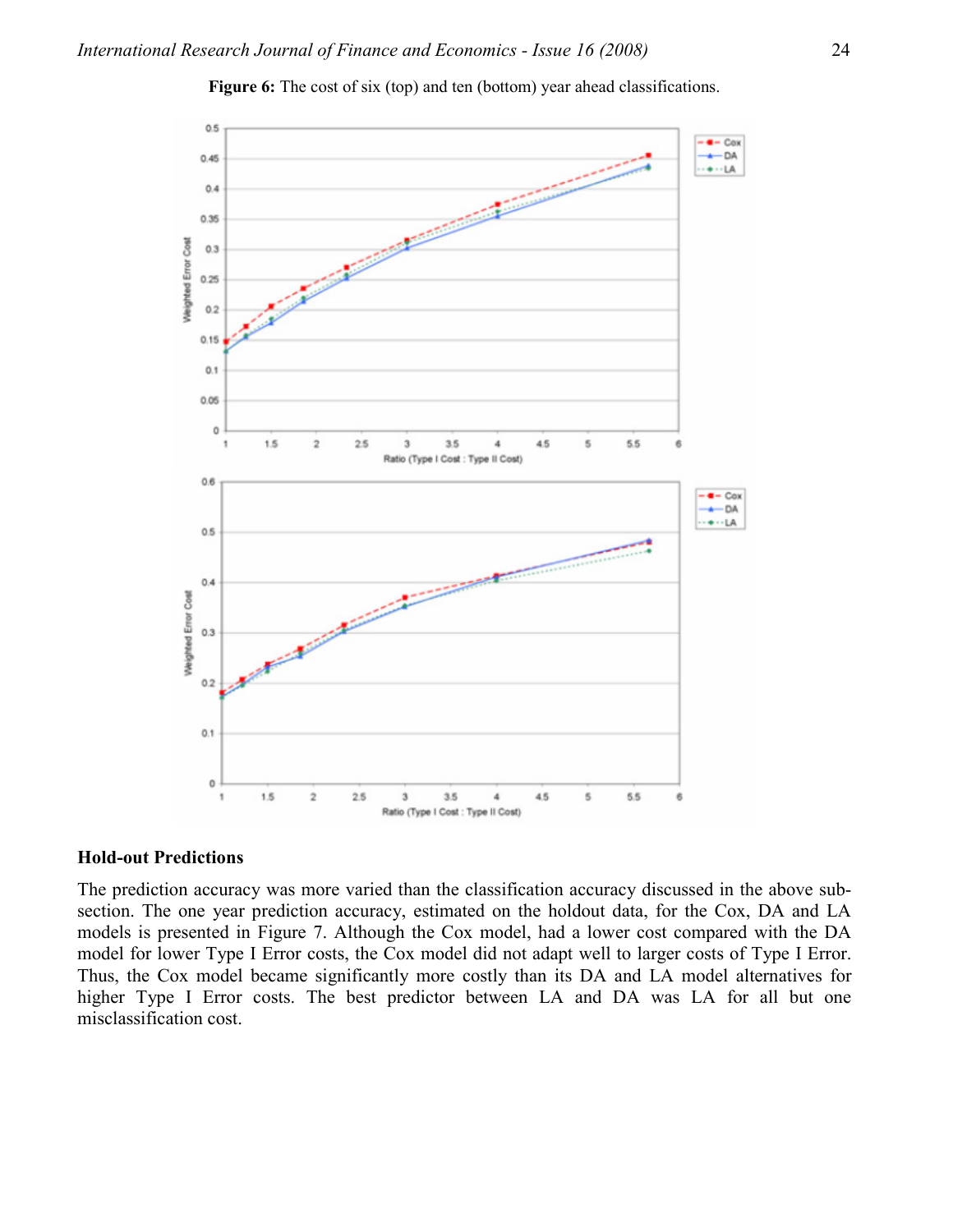

**Figure 7:** The cost of one year ahead hold-out predictions.

Prediction intervals from two to ten years reveal a general trend of higher costs for Cox models that become worse with higher Type I Error cost. However, there are some slight variations in these general trends that are explained and illustrated below.

• Two Years (Figure 8): Although the cost of the Cox model increases with the cost of Type I Error compared with the LA model, the Cox model actually became slightly better than the DA model for the highest Type I Error cost.



**Figure 8:** The cost of two year ahead predictions.

• Three to Eight Years (Figure 9): The Cox model became very costly relative to DA and LA for higher Type I Error Costs, but was comparable to both the other models for lower Type I Error costs. As the prediction interval increased, the Cox model became costlier than the LA and DA models starting from lower Type I Error costs.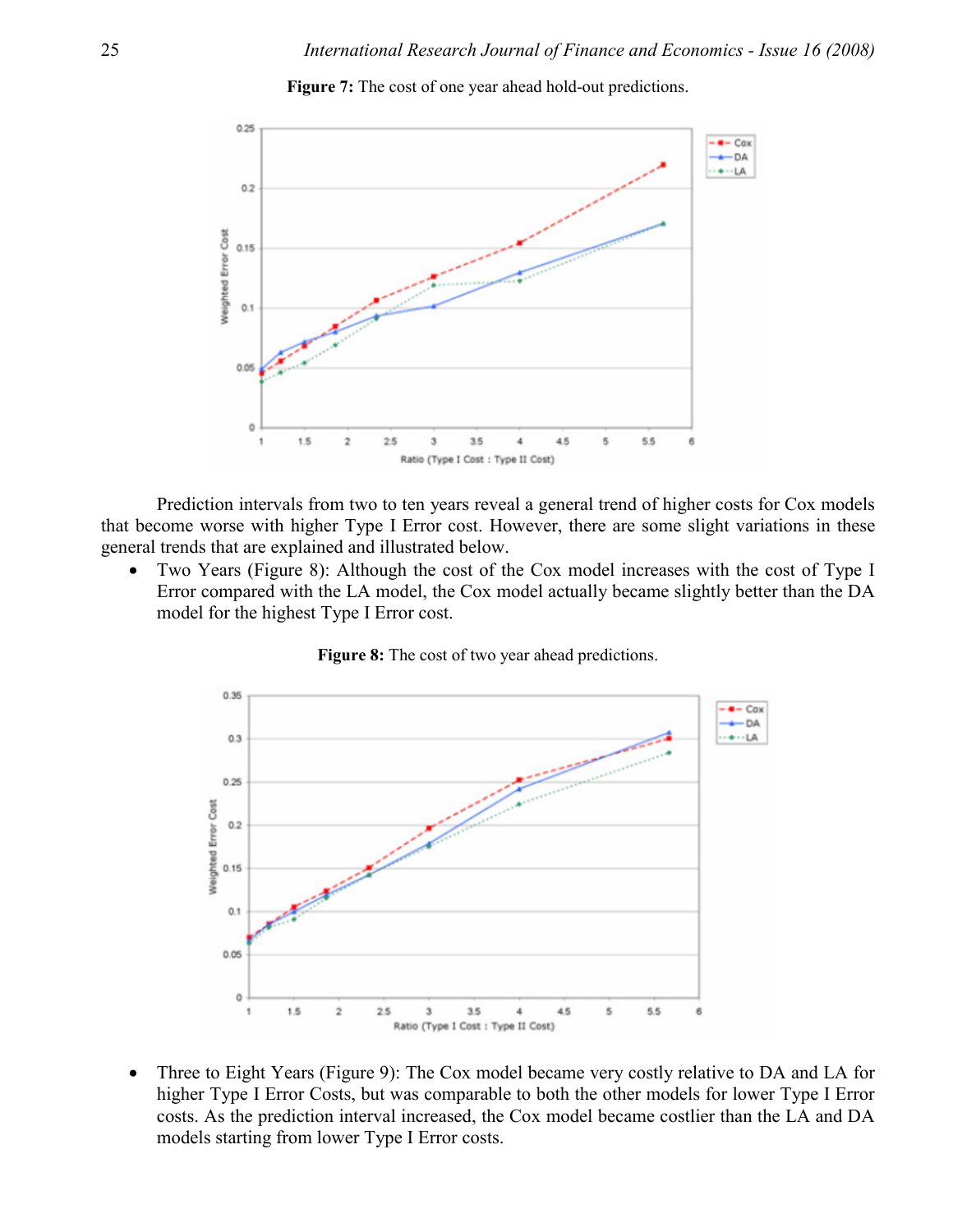

**Figure 9:** The cost of four (top) and eight (bottom) year ahead predictions.

• Nine and Ten Years (Figure 10): The Cox model followed a similar pattern of becoming the most costly alternative for error cost ratios of above 1.5, but it adapted better to the highest Type I Error costs. The Cox model had better prediction accuracy than LA for the second highest cost of Type I Error for nine year predictions, and DA for the highest cost of Type I Error for ten year predictions.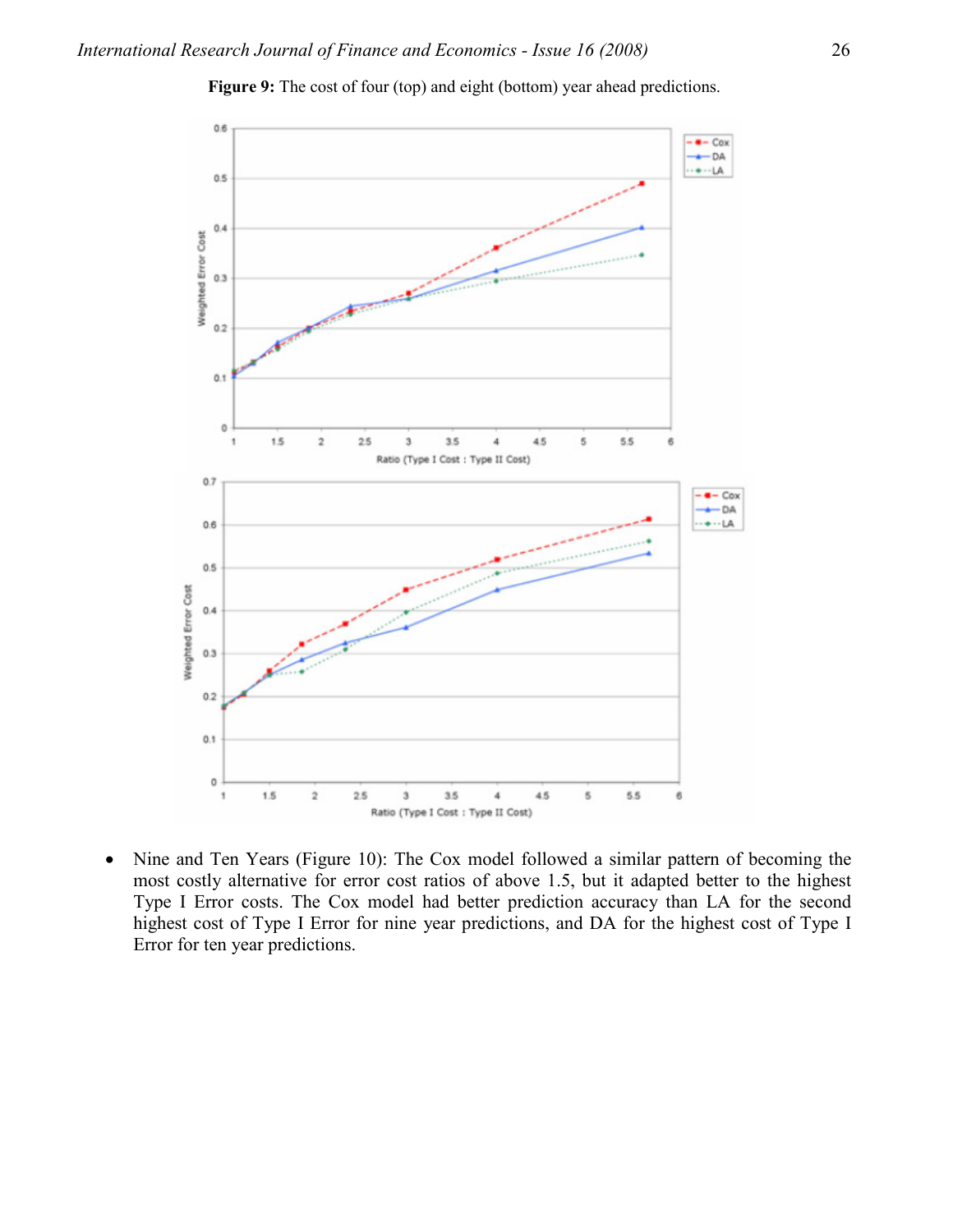

**Figure 10:** The cost of nine (top) and ten (bottom) year ahead predictions.

The technique with the best predictive ability varies between DA and LA depending upon the prediction intervals and misclassification costs. It is not possible to choose an overall 'best technique' as the prediction interval and misclassification costs are factors specific to each particular situation. Nevertheless, if a ranking must be made the LA would be slightly superior to DA in terms of prediction accuracy as it was superior in more situations and, on average, adapted better to rising Type I Error costs.

Although the Cox model was comparable in many situations, the predictive power of the Cox model was slightly worse than DA and LA, especially for high costs of Type I Error and up to seven year prediction intervals. Furthermore, the relative performance of the Cox model as the prediction level increased was dependent upon the misclassification costs. For lower Type I Error costs there was no improvement, or even a decline, in the prediction accuracy of the Cox model as the prediction interval increased. However with higher Type I Error costs, the prediction accuracy of the Cox model improved for the longer prediction intervals.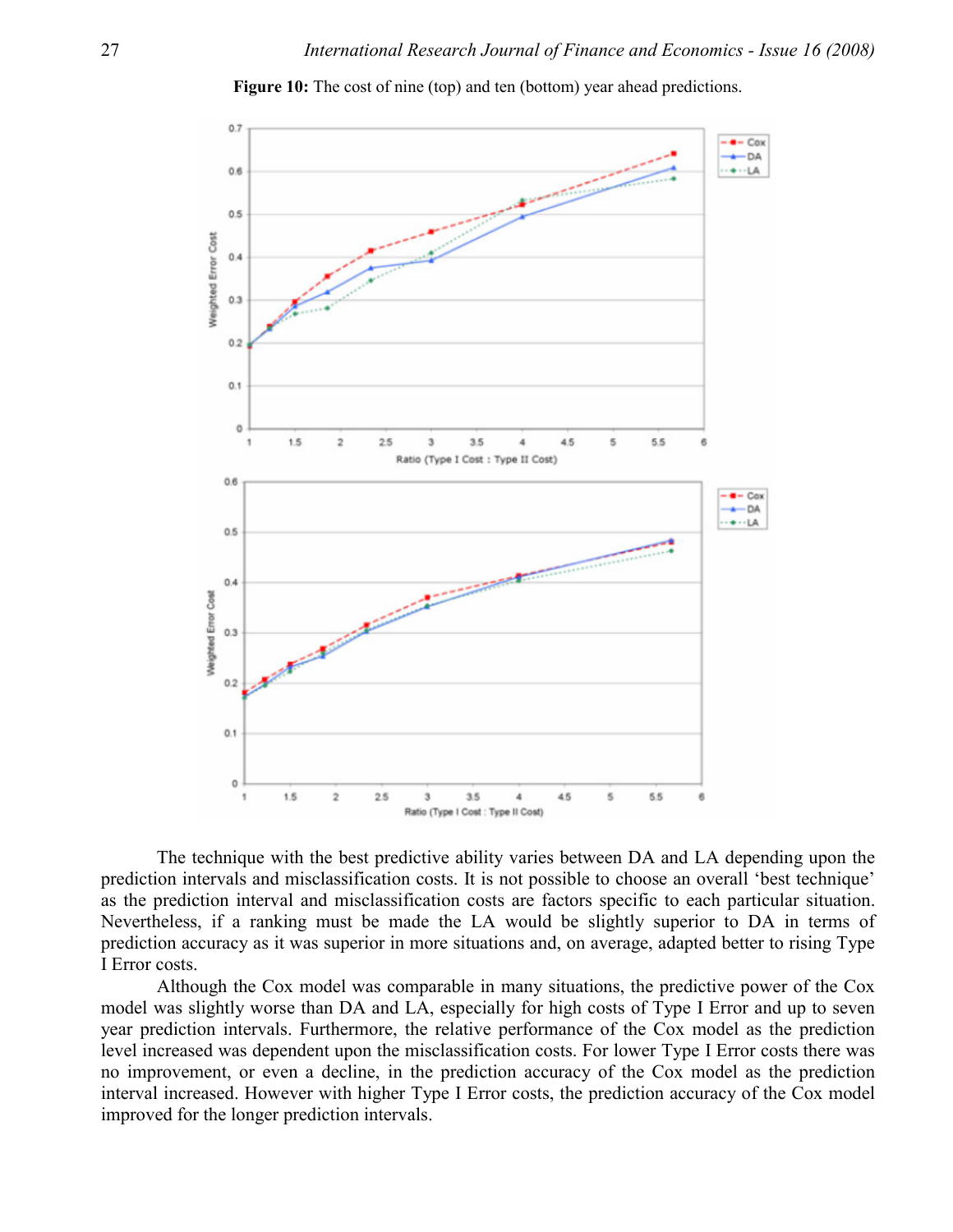#### **Hybrid Models**

In most cases, the stepwise procedure for the LA-Cox hybrid model did not even include the survival probabilities as an explanatory variable in the LA model. The survival probability was only included by the stepwise procedure for the 10 year ahead predictions. Furthermore, the hybrid model that was developed for 10 year ahead predictions did not adapt as well to higher costs of Type I Error, as it produced more Type I Error than the simple LA model without a corresponding reduction in Type II Error for both classification and prediction.

The survival probabilities were included in all the DA-Cox hybrid models, but the results were similar to the 10 year LA-Cox hybrid model. For nearly all cases, the weighted error cost measure was higher for the DA-Cox hybrid model than the simple DA model. The reason for this was that the Type I Error had increased in the hybrid model, particularly for higher Type I Error costs and longer prediction intervals.

Overall, this method of producing hybrid models did not improve the ability to classify or predict business failure, and consequently is not appropriate for classifying or predicting business failure.

#### **Analysis of the Importance of Variables**

The simplest analysis of variable importance is obtainable from the Cox model, as it was the one model capable of being used for all the different prediction intervals. The details of the variables included in the Cox model are presented in Table 2, where the Exp  $(\Delta)$  column represents the estimated percentage change in the hazard of failure for a 0.1 increase in a given explanatory variable. Therefore, this value can be used to determine the importance of each variable, where a higher (absolute) value indicates that the variable has a larger impact on the failure of a business. Hence, it is clear that the financial leverage ratio of long-term liabilities to total assets (LTL/TA) is the most important variable, whereby for each 0.1 increase in the ratio the hazard of failure will increase by 42.95%. It is also observable that a range of variable types are shown to be important in the Cox model, as is the case for most BFP models.

| Variable      | <b>Variable Type</b>  | Coefficient | Significance | $Exp(\Delta)$ |
|---------------|-----------------------|-------------|--------------|---------------|
| LTL/TA        | Financial Leverage    | 1.667       | 0.00         | 42.95%        |
| <b>OPI/TA</b> | Profitability         | 6.855       | 0.00         | 9.99%         |
| RCV/CA        | Management Efficiency | 1.482       | 0.00         | 7.73%         |
| OPI/FA        | Profitability         | 0.466       | 0.00         | 5.93%         |
| CA/TA         | Liquidity             | 0.718       | 0.00         | 5.12%         |
| Ln(SLS)       | <b>Business Size</b>  | 0.586       | 0.00         | 4.43%         |
| RE/TA         | Profitability         | 0.492       | 0.00         | 3.88%         |
| QA/CL         | Liquidity             | 0.349       | 0.00         | 2.95%         |
| Ln(EMPL)      | <b>Business Size</b>  | 0.202       | 0.00         | 2.23%         |
| MVE/TL        | Market Structure      | 0.100       | 0.00         | $0.95\%$      |

**Table 2:** Variables included in the Cox model, ordered by importance from the top down. Note that all the variables are significant at the 1% significance level.

## **Conclusions**

The Cox model was able to classify and predict business failure as well as both DA and LA models for equal misclassification costs. However, the hybrid models were not appropriate for classifying or predicting business failure. This does not mean however that there are not other ways of developing hybrid models that could be appropriate for business failure prediction. DA and LA adapted better to higher Type I Error costs, but the prediction accuracy of the Cox model was comparable with DA and LA when the Type I Error cost was 1.5 times greater than Type II Error cost. The ability to adapt to high Type I Error costs also improved for the Cox model, relative to DA and LA, as the prediction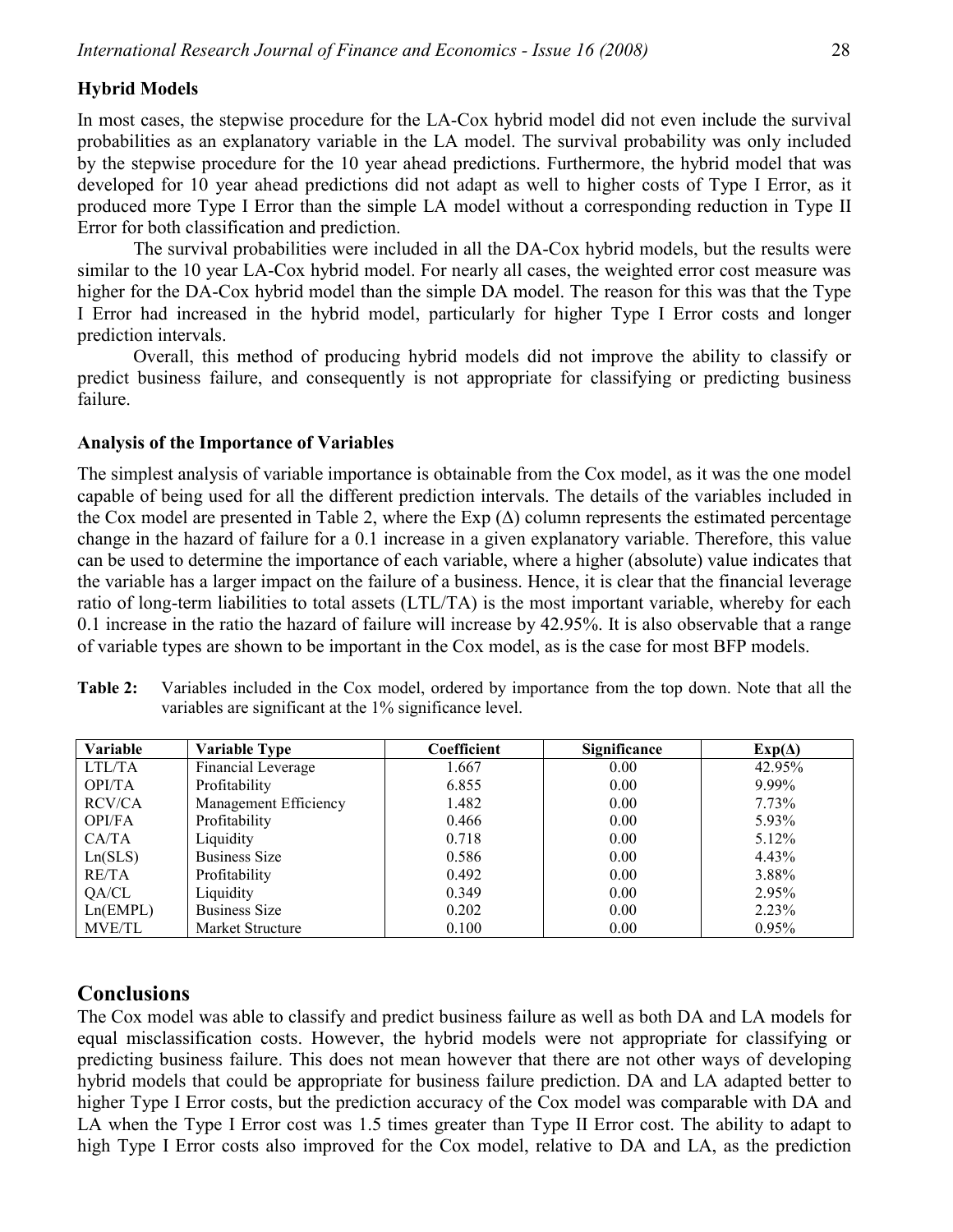interval increased. It should also be noted that the DA and LA models had very similar classification and predictive ability as has been found in many previous studies.

In addition to the prediction accuracy of the Cox model being comparable with the major techniques (DA and LA), it provides more information about the business failure process through the interpretation of the hazard and survival function over time. In addition, for the situation of different prediction intervals, the Cox model is much easier to interpret and assess the importance of variables as only one model is needed to cater for different prediction intervals.

#### **References**

- [1] Altman, E. I. (1968). Financial ratios, discriminant analysis and the prediction of corporate bankruptcy. *Journal of Finance*, 23(4):589-609.
- [2] Beaver, W. H. (1966). Financial ratios as predictors of failure. *Journal of Accounting Research (Supplement)*, 4(3):71-111.
- [3] Casey, C. J. (1980). Variation in accounting information load: The effect on loan officers' predictions of bankruptcy. The Accounting Review, LV(1).
- [4] Chatfield, C. (1995). Model uncertainty, data mining and statistical inference (with discussion). *Journal of the Royal Statistical Society A*, 158:419-466.
- [5] Cox, D. R. (1972). Regression models and lifetables. *Journal of the Royal Statistical Society B*, 34:187-220.
- [6] Crapp, H. R. and Stevenson, M. (1987). Development of a method to assess the relevant variables and the probability of financial distress. *Australian Journal of Management*, 12(2):221-236.
- [7] Deakin, E. (1972). A discriminant analysis of predictors of business failure. *Journal of Accounting Research*, Spring:167-179.
- [8] Edminster, R. (1972). An empirical test of financial ratio analysis for small business failure prediction. *Journal of Financial and Quantitative Analysis 2*, 7:1477-1493.
- [9] Fletcher, D. and Goss, E. (1993). Forecasting with neural networks: an application using bankruptcy data. Journal of Information and Management, 24(3):159-167.
- [10] Gepp, A. (2005). *An Evaluation of Decision Tree and Survival Analysis Techniques for Business Failure Prediction*. Masters (Hons) thesis, Bond University, Australia.
- [11] Harrell, F. E. (2001). *Regression Modeling Strategies: with applications to linear models, logistic regression, and survival analysis*, chapter 16. Springer Series in Statistics. Springer, New York.
- [12] Healy, J. D. (1987). A note of multivariate CUSUM procedures. Technometrics, 29(4):409-412.
- [13] Kahya, E. and Theodossiou, P. T. (1999). Predicting corporate financial distress: A time-series CUSUM methodology. *Review of Quantitative Finance and Accounting*, 13(4):323-345.
- [14] Kalbfleisch, J. D. and Prentice, R. L. (1980). *The Statistical Analysis of Failure Time Data*. Wiley, New York.
- [15] Kauffman, R. and Wang, B. (2001). The success and failure of dotcoms: A multi-method survival analysis. In *Proceedings of the 6<sup>th</sup> INFORMS Conference on Information Systems and Technology (CIST)*, Miami, FL, USA.
- [16] Kauffman, R. and Wang, B. (2003). Duration in the digital economy: Empirical bases for the survival of internet firms. In *36th Hawaii International Conference on System Sciences (HICSS)*, Hawaii.
- [17] Keasey, K., McGuinness, P., and Short, H. (1990). Multilogit approach to predicting corporate failure: Further analysis and the issue of signal consistency. *Omega*, 18(1):85-94.
- [18] Kumar, K. and Ganesalingam, S. (2001). Detection of financial distress via multivariate statistical analysis. *Detection and Prediction of Financial Distress*, 27(4):45-55.
- [19] Laitinen, E. K. and Luoma, M. (1991). Survival analysis as a tool for company failure prediction. *Omega*, 19(6):673-678.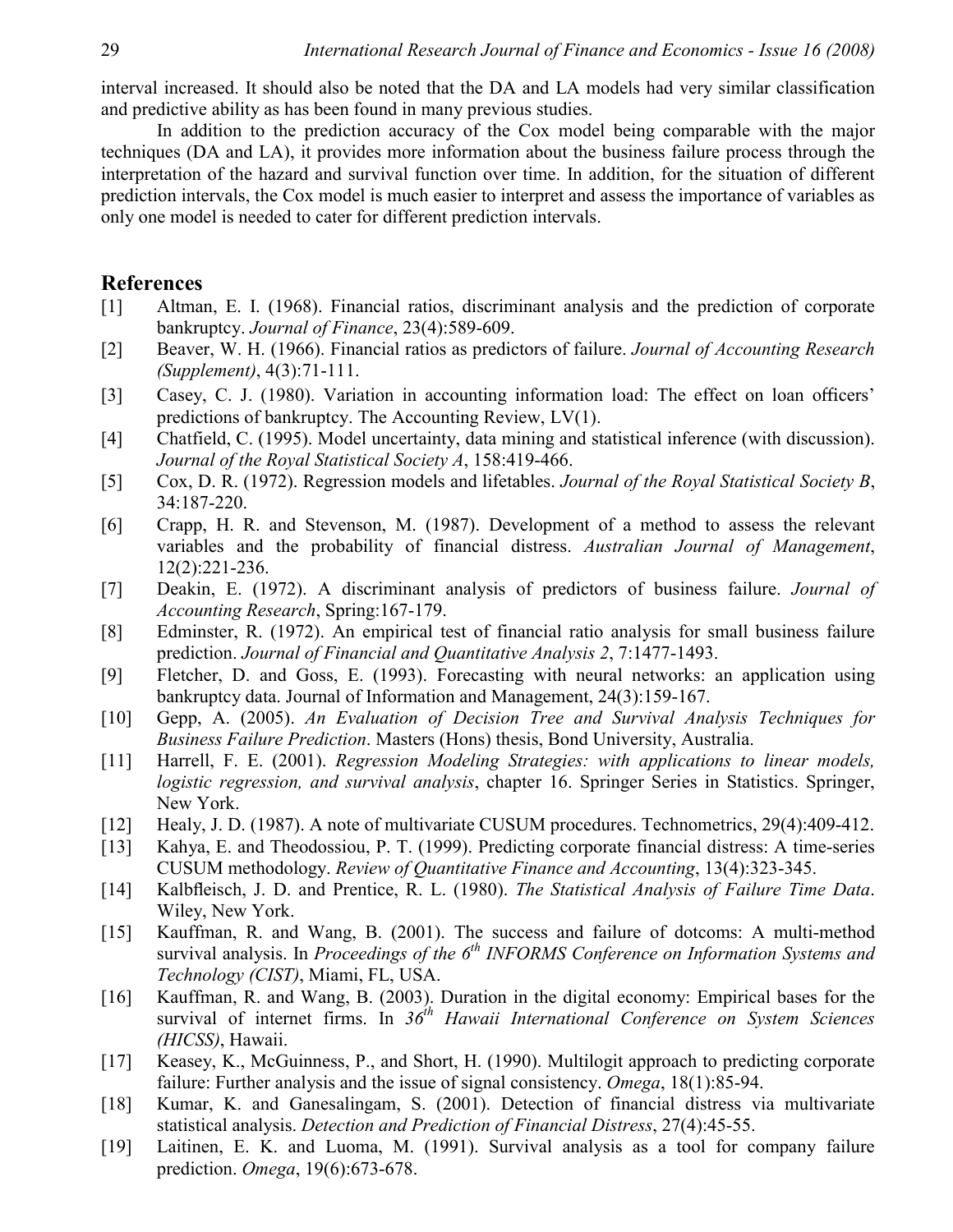- [20] Laitinen, T. and Kankaanpää, M. (1999). Comparative analysis of failure prediction methods: the Finnish case. *The European Accounting Review*, 8(1):67-92.
- [21] Lane, W. R., Looney, S. W., and Wansley, J. W. (1986). An application of the Cox proportional hazards model to bank failure. *Journal of Banking and Finance*, 10(4):511-531.
- [22] Odom, M. D. and Sharda, R. (1990). A neural network model for bankruptcy prediction. In Proceedings of the IEEE international conference on neural networks, pages 1163-1168, San Diego.
- [23] Ogg, P. J. (1988). Quantitative aspects of modelling financial distress. Working Paper. Submitted to The Inaugural Australasian Finance and Banking Conference without acceptance. Ogg is the author's maiden name, her name in more recent publications is Cybinski.
- [24] Ohlson, J. A. (1980). Financial ratios and the probabilistic prediction of bankruptcy. *Journal of Accounting Research*, 18(1):109-131.
- [25] Prashanthi (2005). Survival regression. In Sahai, A., Kaliaperumal, V. G., and Venkatesan, P., editors, *22nd Annual National Conference of Indian Society for medical statistics: Pre Conference Workshop/Seminar on Survival Analysis*. Indian Society for Medical Statistics (ISMS), Jawaharlal Institute of Postgraduate Medical Education and Research.
- [26] Shumway, T. (2001). Forecasting bankruptcy more accurately: A simple hazard model. *The Journal of Business*, 74(1):101-124.
- [27] Tan, C. N. W. (2001). *Artificial neural networks: applications in financial distress prediction & foreign exchange trading*. Wilberto Publishing, Gold Coast, Australia.
- [28] Theodossiou, P. T. (1993). Predicting shifts in the mean of a multivariate time series process: an application in predicting business failure. *Journal of the American Statistical Association*, 88(422):441-449.
- [29] Wilcox, J. (1971). A gambler's ruin prediction of business failure using accounting data. Sloan Management Review, pages 1-10. Spring copy of the journal.
- [30] Zavgren, C. V. (1985). Assessing the vulnerability to failure of American industrial firms: A logistic analysis. Journal of Business, Finance and Accounting, pages 19-45. Spring Edition.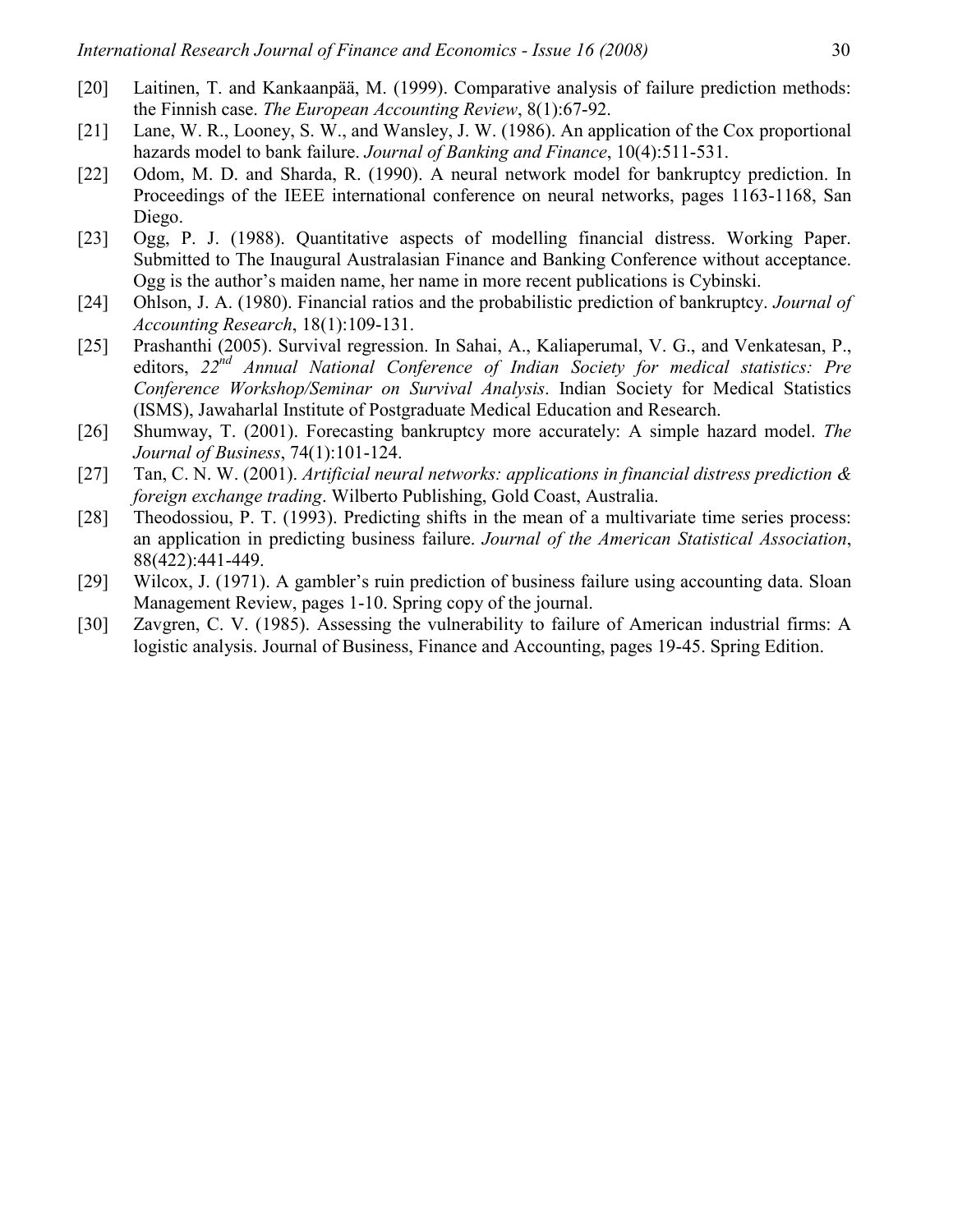## **Appendix A: In-sample Classifications**

**Table A.1:** The breakdown of the in-sample classifications of each technique into correct classifications (OK), Type I Error (I) and Type II Error (II). This table includes prediction intervals of 1 to 5 years. The number written following each technique's name represents the prediction interval, for example, the heading Cox3 represents a prediction interval of 3 years with the Cox model.

|         | Cox1 |          |              | Cox2      |                 |              |           | Cox3 |              |      | $C_0x4$ |              | Cox5 |     |                 |
|---------|------|----------|--------------|-----------|-----------------|--------------|-----------|------|--------------|------|---------|--------------|------|-----|-----------------|
| Cut-off | OK   | $\bf{I}$ | $\mathbf{I}$ | <b>OK</b> | I               | $\mathbf{I}$ | OK        | I    | $\mathbf{I}$ | OK   | 1       | $\mathbf{I}$ | OK   |     | $\mathbf{I}$    |
| 0.5     | 2552 | 113      | 4            | 2489      | 169             | 11           | 2436      | 219  | 14           | 2378 | 266     | 25           | 2323 | 312 | 34              |
| 0.55    | 2550 | 112      | 7            | 2488      | 165             | 16           | 2438      | 210  | 21           | 2374 | 259     | 36           | 2320 | 301 | 48              |
| 0.6     | 2549 | 111      | 9            | 2495      | 157             | 17           | 2433      | 204  | 32           | 2368 | 250     | 51           | 2323 | 276 | 70              |
| 0.65    | 2548 | 107      | 14           | 2495      | 150             | 24           | 2426      | 197  | 46           | 2360 | 234     | 75           | 2307 | 254 | 108             |
| 0.7     | 2545 | 103      | 21           | 2485      | 145             | 39           | 2412      | 188  | 69           | 2350 | 208     | 111          | 2294 | 223 | 152             |
| 0.75    | 2546 | 97       | 26           | 2468      | 140             | 61           | 2390      | 163  | 116          | 2316 | 181     | 172          | 2242 | 186 | 241             |
| $0.8\,$ | 2535 | 88       | 46           | 2439      | 122             | 108          | 2334      | 143  | 192          | 2246 | 146     | 277          | 2163 | 146 | 360             |
| 0.85    | 2500 | 82       | 87           | 2355      | 105             | 209          | 2240      | 102  | 327          | 2100 | 106     | 463          | 1990 | 110 | 569             |
|         |      | DA1      |              |           | DA <sub>2</sub> |              |           | DA3  |              |      | DA4     |              |      |     |                 |
| Cut-off | OK   | I        | П            | OK        | 1               | $\mathbf{I}$ | <b>OK</b> | I    | $\mathbf{I}$ | OK   | I       | П            | OK   | I   | $\mathbf{I}$    |
| 0.5     | 2561 | 77       | 31           | 2517      | 125             | 27           | 2458      | 175  | 36           | 2401 | 229     | 39           | 2346 | 278 | 45              |
| 0.55    | 2557 | 76       | 36           | 2517      | 120             | 32           | 2461      | 169  | 39           | 2399 | 222     | 48           | 2348 | 260 | 61              |
| $0.6\,$ | 2557 | 75       | 37           | 2515      | 117             | 37           | 2458      | 163  | 48           | 2400 | 209     | 60           | 2349 | 242 | 78              |
| 0.65    | 2557 | 71       | 41           | 2511      | 113             | 45           | 2451      | 156  | 62           | 2392 | 198     | 79           | 2344 | 226 | 99              |
| 0.7     | 2555 | 70       | 44           | 2505      | 110             | 54           | 2432      | 149  | 88           | 2379 | 182     | 108          | 2319 | 205 | 145             |
| 0.75    | 2549 | 67       | 53           | 2494      | 107             | 68           | 2417      | 140  | 112          | 2364 | 168     | 137          | 2293 | 175 | 201             |
| $0.8\,$ | 2543 | 65       | 61           | 2479      | 102             | 88           | 2394      | 130  | 145          | 2333 | 147     | 189          | 2232 | 152 | 285             |
| 0.85    | 2531 | 63       | 75           | 2450      | 91              | 128          | 2361      | 107  | 201          | 2269 | 119     | 281          | 2129 | 121 | 419             |
|         |      | LA1      |              |           | LA2             |              | LA3       |      |              | LA4  |         |              | LA5  |     |                 |
| Cut-off | OK   | I        | $\mathbf{I}$ | OK        | I               | $\mathbf{I}$ | OK        | I    | $\mathbf{I}$ | OK   | I       | $\mathbf{I}$ | OK   |     | $\mathbf{I}$    |
| 0.5     | 2567 | 89       | 13           | 2515      | 136             | 18           | 2467      | 184  | 18           | 2408 | 234     | 27           | 2359 | 271 | $\overline{39}$ |
| 0.55    | 2566 | 88       | 15           | 2514      | 132             | 23           | 2467      | 178  | 24           | 2406 | 224     | 39           | 2359 | 255 | 55              |
| 0.6     | 2566 | 81       | 22           | 2518      | 127             | 24           | 2462      | 171  | 36           | 2405 | 209     | 55           | 2345 | 242 | 82              |
| 0.65    | 2562 | 79       | 28           | 2519      | 120             | 30           | 2454      | 160  | 55           | 2390 | 196     | 83           | 2343 | 216 | 110             |
| 0.7     | 2562 | 75       | 32           | 2511      | 115             | 43           | 2441      | 148  | 80           | 2377 | 180     | 112          | 2308 | 191 | 170             |
| 0.75    | 2558 | 73       | 38           | 2495      | 103             | 71           | 2413      | 136  | 120          | 2352 | 151     | 166          | 2267 | 165 | 237             |
| $0.8\,$ | 2549 | 67       | 53           | 2470      | 90              | 109          | 2375      | 118  | 176          | 2277 | 128     | 264          | 2181 | 129 | 359             |
| 0.85    | 2509 | 62       | 98           | 2420      | 75              | 174          | 2288      | 89   | 292          | 2145 | 99      | 425          | 2032 | 99  | 538             |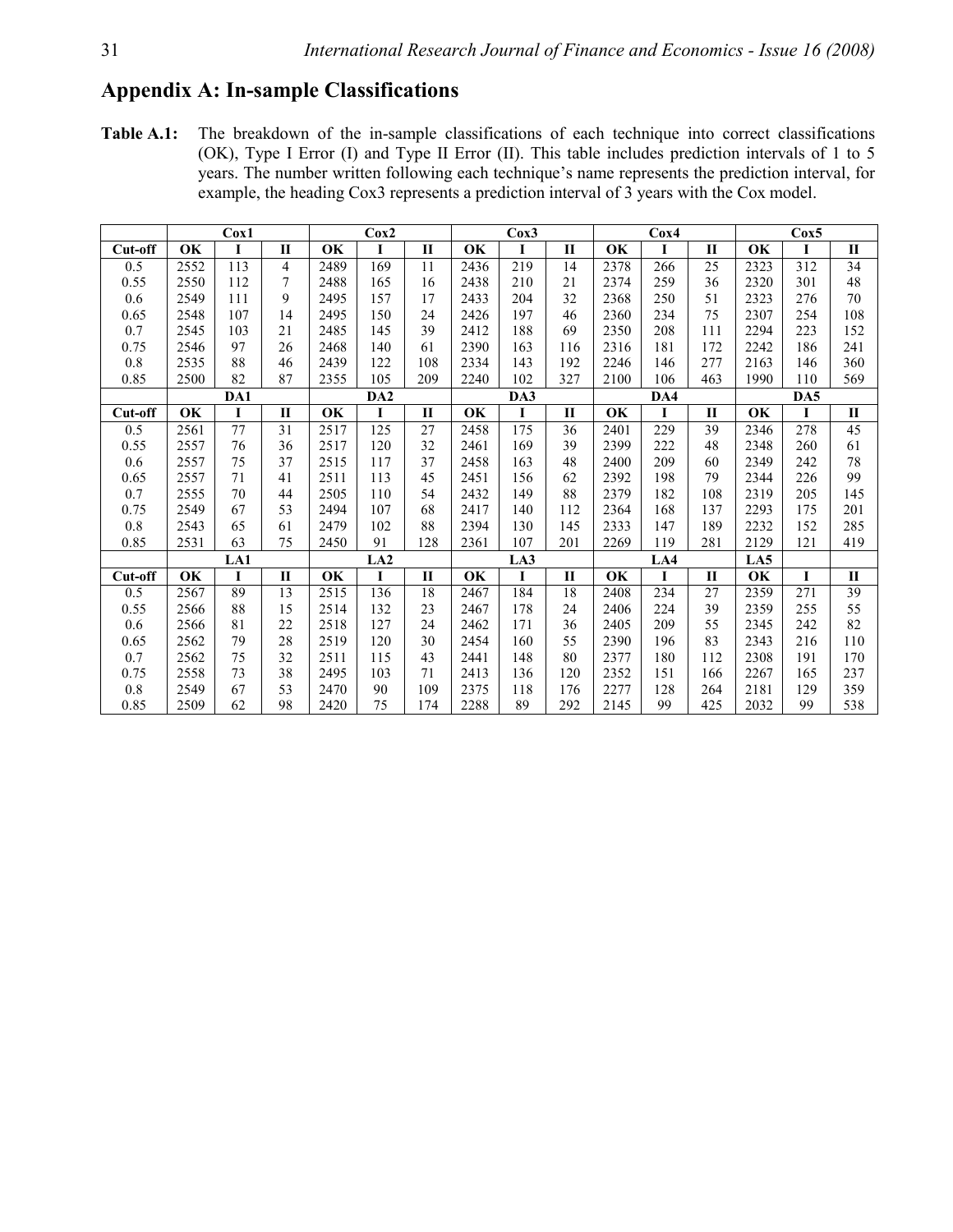# **Appendix A: In-sample Classifications**

**Table A.2:** This table extends table A.1 to include prediction intervals of 6 to 10 years.

|           |           | $\cos 6$ |              |      | $C_{0X}Z$ |              |      | $C_0x8$ |              |           | Cox9     |              |             | Cox10 |              |  |
|-----------|-----------|----------|--------------|------|-----------|--------------|------|---------|--------------|-----------|----------|--------------|-------------|-------|--------------|--|
| Cut-off   | OK        | I        | $\mathbf{I}$ | OK   | I         | $\mathbf{I}$ | OK   | I       | П            | OK        | I        | П            | <b>OK</b>   | I     | П            |  |
| 0.5       | 2275      | 349      | 45           | 2248 | 364       | 57           | 2217 | 382     | 70           | 2206      | 391      | 72           | 2185        | 401   | 83           |  |
| 0.55      | 2279      | 322      | 68           | 2239 | 343       | 87           | 2226 | 348     | 95           | 2213      | 355      | 101          | 2194        | 355   | 120          |  |
| 0.6       | 2269      | 300      | 100          | 2245 | 309       | 115          | 2224 | 313     | 132          | 2207      | 308      | 154          | 2189        | 309   | 171          |  |
| 0.65      | 2268      | 266      | 135          | 2242 | 269       | 158          | 2212 | 265     | 192          | 2186      | 260      | 223          | 2175        | 260   | 234          |  |
| 0.7       | 2247      | 225      | 197          | 2208 | 227       | 234          | 2172 | 225     | 272          | 2138      | 219      | 312          | 2113        | 215   | 341          |  |
| 0.75      | 2189      | 181      | 299          | 2147 | 179       | 343          | 2092 | 181     | 396          | 2056      | 181      | 432          | 2030        | 175   | 464          |  |
| 0.8       | 2092      | 141      | 436          | 2022 | 147       | 500          | 1976 | 136     | 557          | 1938      | 123      | 608          | 1907        | 114   | 648          |  |
| 0.85      | 1914      | 99       | 656          | 1845 | 91        | 733          | 1795 | 81      | 793          | 1755      | 75       | 839          | 1722        | 72    | 875          |  |
|           |           | DA6      |              |      | DA7       |              |      | DA8     |              |           | DA9      |              | <b>DA10</b> |       |              |  |
| $Cut-off$ | <b>OK</b> | I        | $\mathbf{I}$ | OK   |           | $\mathbf{I}$ | OK   |         | $\mathbf{I}$ | <b>OK</b> | 1        | $\mathbf{I}$ | OK          | I     | $\mathbf{I}$ |  |
| 0.5       | 2316      | 294      | 59           | 2268 | 339       | 62           | 2242 | 351     | 76           | 2208      | 368      | 93           | 2206        | 355   | 108          |  |
| 0.55      | 2314      | 276      | 79           | 2275 | 310       | 84           | 2243 | 324     | 102          | 2217      | 334      | 118          | 2212        | 317   | 140          |  |
| 0.6       | 2319      | 254      | 96           | 2271 | 280       | 118          | 2241 | 287     | 141          | 2209      | 296      | 164          | 2192        | 287   | 190          |  |
| 0.65      | 2299      | 236      | 134          | 2250 | 254       | 165          | 2225 | 252     | 192          | 2186      | 258      | 225          | 2197        | 240   | 232          |  |
| 0.7       | 2280      | 214      | 175          | 2224 | 217       | 228          | 2186 | 218     | 265          | 2166      | 222      | 281          | 2147        | 215   | 307          |  |
| 0.75      | 2232      | 185      | 252          | 2169 | 187       | 313          | 2145 | 184     | 340          | 2106      | 185      | 378          | 2079        | 175   | 415          |  |
| $0.8\,$   | 2174      | 151      | 344          | 2096 | 148       | 425          | 2053 | 149     | 467          | 2013      | 147      | 509          | 1982        | 137   | 550          |  |
| 0.85      | 2063      | 121      | 485          | 1969 | 118       | 582          | 1914 | 108     | 647          | 1875      | 102      | 692          | 1834        | 98    | 737          |  |
|           |           | LA6      |              |      | LA7       |              | LA8  |         |              | LA9       |          |              | <b>LA10</b> |       |              |  |
| $Cut-off$ | <b>OK</b> | I        | $\mathbf{I}$ | OK   | I         | $\mathbf{I}$ | OK   | I       | $\mathbf{I}$ | OK        | $\bf{I}$ | П            | OK          | I     | $\mathbf{I}$ |  |
| 0.5       | 2317      | 306      | 46           | 2266 | 335       | 68           | 2236 | 350     | 83           | 2217      | 346      | 106          | 2211        | 341   | 117          |  |
| 0.55      | 2310      | 283      | 76           | 2263 | 306       | 100          | 2234 | 310     | 125          | 2232      | 300      | 137          | 2214        | 305   | 150          |  |
| 0.6       | 2305      | 262      | 102          | 2268 | 269       | 132          | 2245 | 268     | 156          | 2234      | 257      | 178          | 2205        | 265   | 199          |  |
| 0.65      | 2285      | 237      | 147          | 2240 | 244       | 185          | 2221 | 233     | 215          | 2191      | 238      | 240          | 2176        | 233   | 260          |  |
| 0.7       | 2250      | 203      | 216          | 2215 | 201       | 253          | 2164 | 205     | 300          | 2141      | 204      | 324          | 2120        | 200   | 349          |  |
| 0.75      | 2184      | 173      | 312          | 2145 | 170       | 354          | 2095 | 168     | 406          | 2078      | 160      | 431          | 2051        | 164   | 454          |  |
| $0.8\,$   | 2100      | 133      | 436          | 2037 | 134       | 498          | 2003 | 129     | 537          | 1967      | 126      | 576          | 1951        | 120   | 598          |  |
| 0.85      | 1953      | 95       | 621          | 1889 | 99        | 681          | 1857 | 91      | 721          | 1843      | 86       | 740          | 1811        | 81    | 777          |  |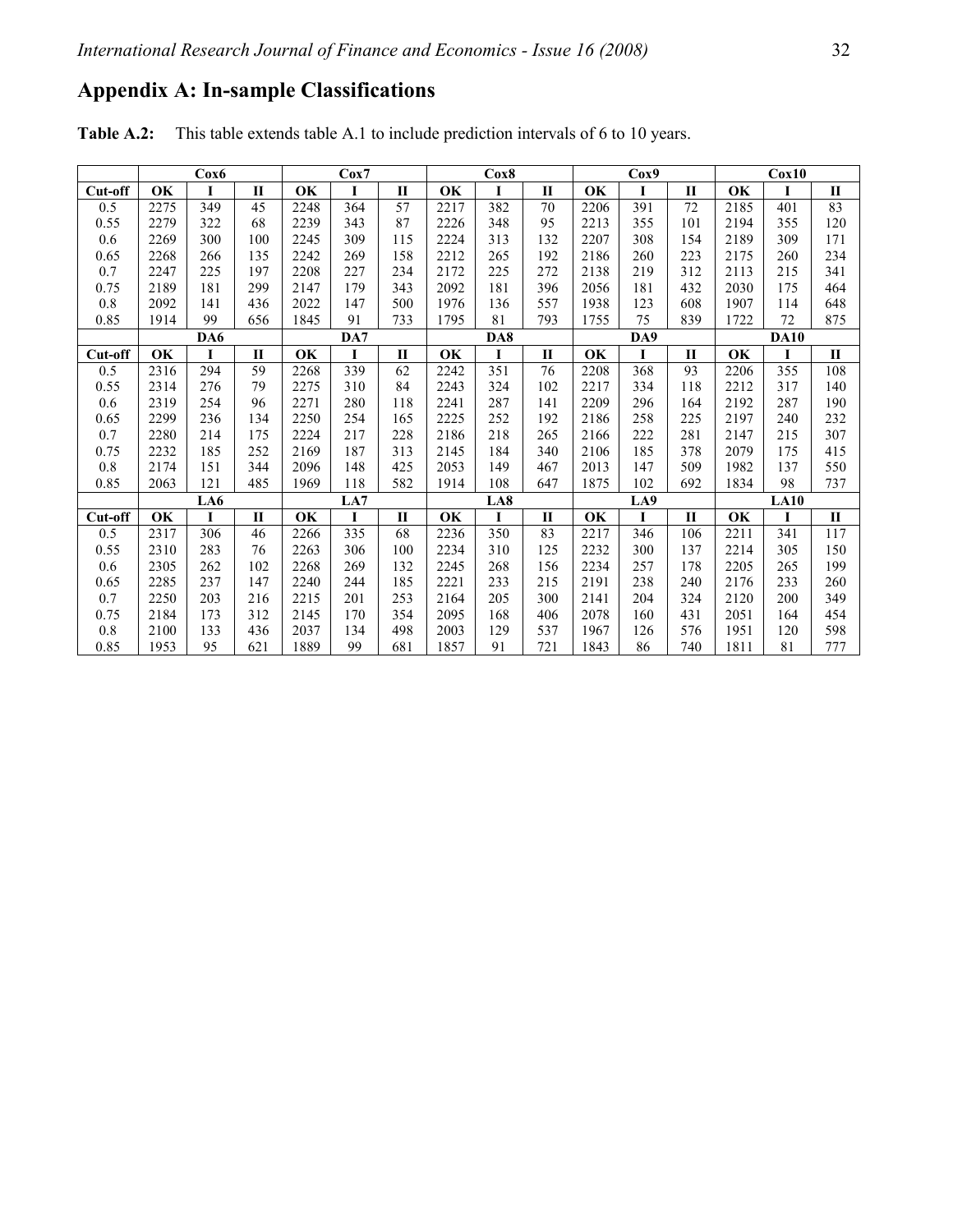## **Appendix B: Hold-out Predictions**

**Table B.1:** Breakdown of the hold-out predictions of each technique into correct predictions (OK), Type I Error (I) and Type II Error (II). This table includes prediction intervals of 1 to 5 years. The same naming convention as in Appendix A has been used.

|         |     | Cox1 |                  | Cox2      |                 |                  |     | Cox3        |                |     | Cox4 |                | $\cos 5$ |                 |                         |  |
|---------|-----|------|------------------|-----------|-----------------|------------------|-----|-------------|----------------|-----|------|----------------|----------|-----------------|-------------------------|--|
| Cut-off | OK  | I    | $\mathbf{I}$     | <b>OK</b> | I               | $\mathbf{I}$     | OK  | I           | П              | OK  | I    | $\mathbf{I}$   | OK       | L               | $\mathbf{I}$            |  |
| 0.5     | 272 | 13   | $\mathbf{0}$     | 265       | 20              | $\mathbf{0}$     | 258 | 27          | $\mathbf{0}$   | 253 | 32   | $\mathbf{0}$   | 247      | $\overline{35}$ | $\overline{\mathbf{3}}$ |  |
| 0.55    | 272 | 13   | $\theta$         | 265       | 20              | $\theta$         | 259 | 26          | $\theta$       | 254 | 30   |                | 247      | 34              | 4                       |  |
| 0.6     | 272 | 13   | $\theta$         | 265       | 20              | $\theta$         | 260 | 25          | $\theta$       | 253 | 29   | 3              | 248      | 32              | 5                       |  |
| 0.65    | 272 | 13   | $\boldsymbol{0}$ | 266       | 19              | $\boldsymbol{0}$ | 258 | 23          | 4              | 252 | 28   | 5              | 249      | 30              | 6                       |  |
| 0.7     | 272 | 13   | $\theta$         | 266       | 18              |                  | 258 | 22          | 5              | 253 | 26   | 6              | 249      | 28              | 8                       |  |
| 0.75    | 273 | 12   | $\theta$         | 263       | 17              | 5                | 258 | 20          | $\overline{7}$ | 254 | 23   | 8              | 245      | 27              | 13                      |  |
| $0.8\,$ | 274 | 11   | $\boldsymbol{0}$ | 261       | 16              | 8                | 257 | 18          | 10             | 248 | 22   | 15             | 237      | 24              | 24                      |  |
| 0.85    | 269 | 10   | 6                | 260       | 13              | 12               | 252 | 16          | 17             | 234 | 19   | 32             | 222      | 18              | 45                      |  |
|         |     | DA1  |                  |           | DA <sub>2</sub> |                  |     | DA3         |                |     | DA4  |                | DA5      |                 |                         |  |
| Cut-off | OK  | I    | $\mathbf{I}$     | OK        | I               | $\mathbf{I}$     | OK  | $\mathbf I$ | $\mathbf{I}$   | OK  | I    | $\mathbf{I}$   | OK       | T               | $\mathbf H$             |  |
| 0.5     | 271 | 9    | 5                | 266       | 15              | 4                | 259 | 21          | 5              | 255 | 28   | $\overline{c}$ | 247      | 32              | 6                       |  |
| 0.55    | 269 | 9    | 7                | 264       | 15              | 6                | 257 | 21          | 7              | 254 | 28   | 3              | 249      | 29              | 7                       |  |
| 0.6     | 269 | 9    | 7                | 264       | 15              | 6                | 258 | 20          | $\overline{7}$ | 250 | 28   | 7              | 249      | 28              | 8                       |  |
| 0.65    | 269 | 8    | 8                | 263       | 14              | 8                | 255 | 20          | 10             | 250 | 26   | 9              | 250      | 27              | $\,8\,$                 |  |
| 0.7     | 269 | 8    | 8                | 263       | 14              | 8                | 253 | 20          | 12             | 250 | 26   | 9              | 249      | 27              | 9                       |  |
| 0.75    | 270 | 7    | 8                | 262       | 14              | 9                | 254 | 18          | 13             | 253 | 21   | 11             | 245      | 25              | 15                      |  |
| $0.8\,$ | 269 | 7    | 9                | 258       | 14              | 13               | 256 | 16          | 13             | 252 | 19   | 14             | 245      | 17              | 23                      |  |
| 0.85    | 269 | 7    | 9                | 258       | 13              | 14               | 254 | 15          | 16             | 245 | 16   | 24             | 243      | 12              | 30                      |  |
|         |     | LA1  |                  |           | LA2             |                  |     | LA3         |                |     | LA4  |                |          | LA5             |                         |  |
| Cut-off | OK  | L    | $\mathbf{I}$     | OK        | $\mathbf I$     | $\mathbf{I}$     | OK  | $\mathbf I$ | П              | OK  | I    | $\mathbf{I}$   | OK       | $\mathbf{I}$    | $\mathbf{I}$            |  |
| 0.5     | 274 | 10   | 1                | 267       | 16              | $\overline{c}$   | 260 | 21          | $\overline{4}$ | 252 | 27   | 6              | 247      | 32              | 6                       |  |
| 0.55    | 274 | 10   |                  | 265       | 15              | 5                | 259 | 20          | 6              | 253 | 26   | 6              | 247      | 31              | 7                       |  |
| 0.6     | 274 | 9    | $\overline{c}$   | 266       | 14              | 5                | 258 | 20          | $\overline{7}$ | 253 | 26   | 6              | 247      | 30              | 8                       |  |
| 0.65    | 273 | 9    | 3                | 264       | 14              | 7                | 258 | 20          | $\overline{7}$ | 251 | 25   | 9              | 247      | 29              | 9                       |  |
| 0.7     | 271 | 9    | 5                | 263       | 14              | 8                | 255 | 20          | 10             | 252 | 24   | 9              | 249      | 27              | 9                       |  |
| 0.75    | 269 | 9    | $\overline{7}$   | 263       | 14              | 8                | 254 | 20          | 11             | 253 | 21   | 11             | 247      | 22              | 16                      |  |
| $0.8\,$ | 271 | 7    | 7                | 260       | 13              | 12               | 255 | 17          | 13             | 249 | 16   | 20             | 243      | 17              | 25                      |  |
| 0.85    | 269 | 7    | 9                | 260       | 12              | 13               | 252 | 10          | 23             | 242 | 12   | 31             | 234      | 13              | 38                      |  |